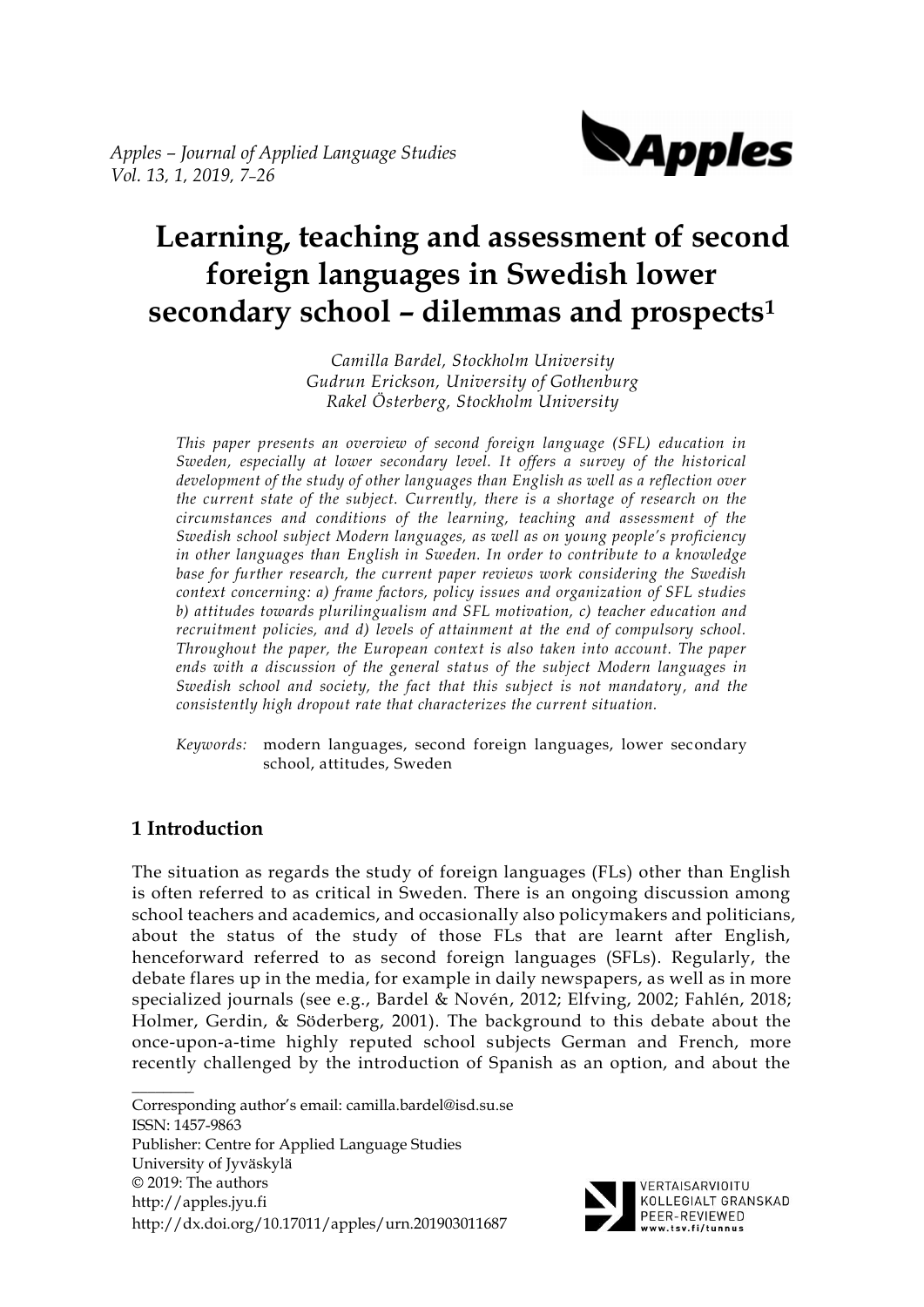generally low interest in Swedish society for other languages than Swedish and English, will be focused upon in this paper. Existing studies and reports only give limited information about the situation and based on the fact that there is no current state of the art description available of SFL education in Sweden, and also because previous studies are few, the aim of the text is to contribute to a basis for further research into SFL education in Sweden and Europe. The method used comprises scrutiny of policy documents, reports and previous studies mainly of the Swedish context, which may constitute an interesting example of the current state and development of multi- and plurilingualism in Europe. A thorough search of studies has been made focusing on the state of the art in Sweden. Articles and studies from the 1990s and onwards have been included with the intention of giving a background. The field lacks systematic research and a thorough background description. Thus, this survey provides circumstances and backgrounds and the most recent research on the subject. The main focus will be on the first years of study of the SFLs or, using Swedish curriculum terminology, 'Modern languages', a subject currently introduced at the age of 12, that is, in school year six.

The main SFLs studied in Swedish lower secondary school are French, German, or Spanish, which since 1994 are contained in a group together with other languages, from which the students choose one. The phenomenon is referred to as *Språkvalet* or the 'Language choice', and it will be further presented in section 2.

The paper starts with a section focusing on policy documents and educational reports as well as previous academic work on frame factors, policy issues and the organization of SFL studies (2.1), attitudes towards plurilingualism and SFL motivation in Sweden (2.2.), teacher education, recruitment policies and changes in the curriculum (2.3.), and finally, the levels in Modern languages achieved at the end of compulsory school (2.4). In section 3, the dilemmas of the current situation for SFLs are brought up and discussed, and recent statistics from the Nordic countries are compared. In section 4, some conclusions are drawn and possible prospects are outlined.

## **2 Previous developments and current state of the art**

# *2.1 Frame factors, policy issues and organization of SFL studies in a historical perspective*

Looking back historically at foreign language education in Sweden, FLs were initially, and for many years, taught only to a small number of students in a very limited number of schools, after entrance testing, and as preparation for further education. In 1859, German became the first FL to be studied (French had had this role in the early 19th century) and kept this role until 1946, when it was replaced by English as the first FL to be taught in Swedish schools. Between 1950 and 1962, in a series of trials, English was made compulsory for all students from school year 5 in obligatory lower secondary education, and French and German became additional options2. Until 1969, the study of an additional FL, on top of English, was a requirement for those who aimed for continued studies at upper secondary level. For early studies focusing on the development of foreign language education in Sweden, see e.g., Henriksson (1960), Bratt (1977, 1984), and Hammar (1981).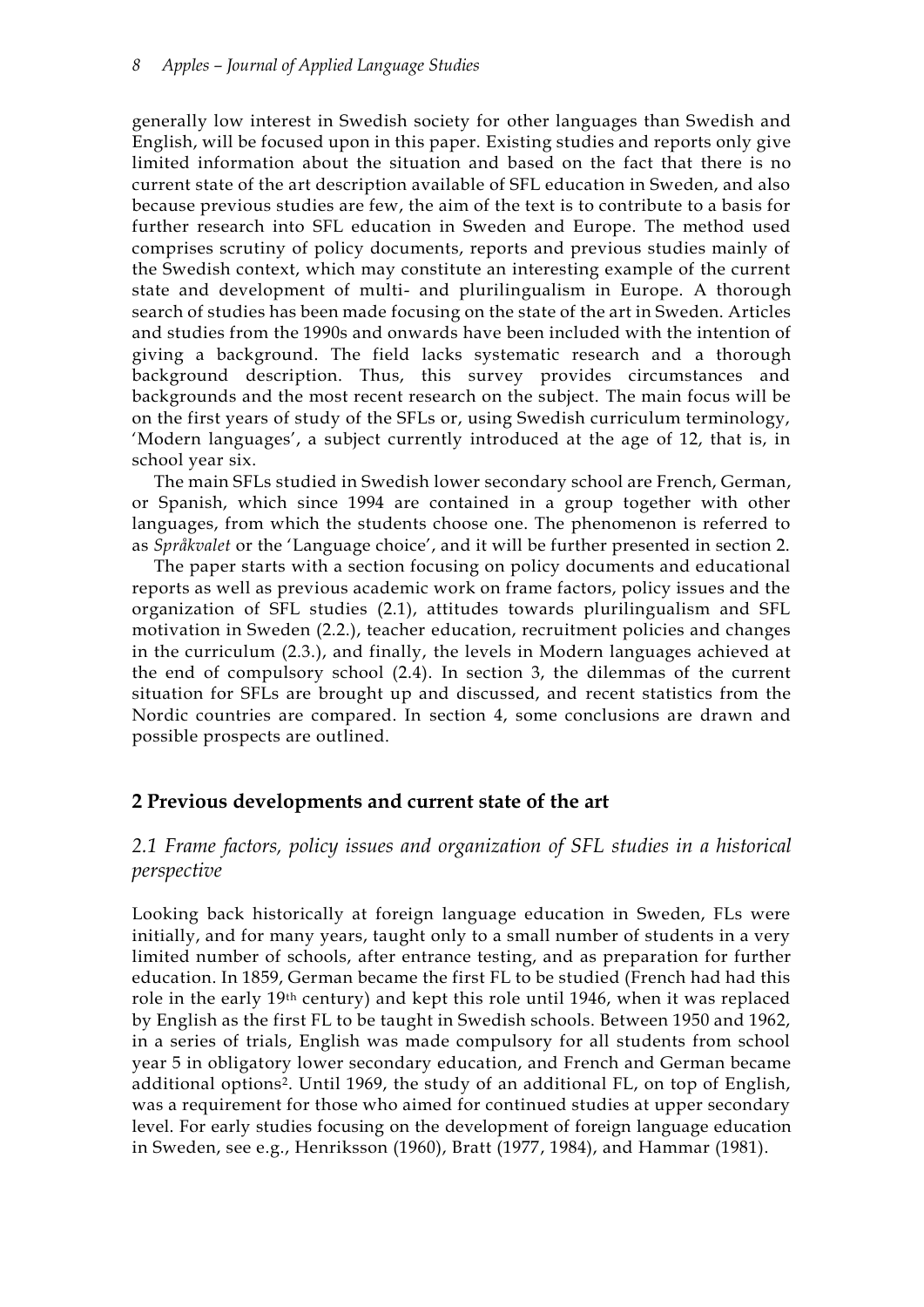Since the time when English became a compulsory subject, the status of this language has improved continuously. SFLs have a very different status, being optional in lower secondary school but compulsory in academically oriented study programs in upper secondary school (for thorough descriptions and analyses of the history and status of SFLs in Sweden, see Marklund, 1985; Tholin, 2017). For long, the two foreign languages offered in addition to English in lower secondary school were German and French, with German as the dominating option. However, other languages were also studied, especially in upper secondary school, Spanish being one of them, gradually attracting more students (Riis & Francia, 2013). In the curriculum for compulsory education introduced in 1994 ('Lpo94'), Spanish was made one of the explicit Modern language options in lower secondary school, beside German and French. Within the Language choice, one of these three languages became an option. Swedish independent schools, as well as municipalities, are held by the Swedish Education Act to offer at least two of the three languages French, German and Spanish. Other options within the Language choice are additional studies in Swedish and/or English, Swedish as a second language, and Sign Language for hearing. In addition, students with an immigrant background are allowed to choose their native languages (Utbildningsdepartementet, 1994).

Spanish soon became the most popular of the three SFLs and is currently (2018) studied by the majority of students having chosen the Modern language option in comprehensive school. According to annual statistics published by the National Agency for Education (NAE)<sup>3</sup>, the proportion 2017 between the final grades awarded at the end of school year 9 ('Moderna språk, språkval'/*n* = 71,606) was 54.7% for Spanish, 24.8% for German and 19.9% for French (the remaining 0.6% being mainly Chinese, Finnish and Arabic).

In connection with the introduction of new national curricula in 1994, significant structural changes were made to second foreign languages in lower secondary school. These were further elaborated in the revision of the language syllabuses in 2000. The ambition was to increase the number of students taking an additional FL and also to make the aims of the syllabus more attainable than before (for further information, see Skolverket, 2000; Tholin, 2017). Hence, the number of hours of SFL instruction (Modern languages) was increased by c. 25%, the learning objectives were slightly modified, and national assessment materials both of a formative and summative kind were gradually introduced, however presented as an optional, and consequently not mandatory for schools to use (cf. section 2.4). Furthermore, it should be noted that, in the late 1970s, the National Board of Education had had plans to make a SFL compulsory in lower secondary school (Skolöverstyrelsen, 1978). This idea, however, turned out not to be supported by many language teachers: a survey of attitudes carried out some years later among teachers of French and German showed that only 12% were in favor of the proposed reform (Skolöverstyrelsen, 1991). Strong doubts regarding the advantage of two foreign languages being mandatory were also articulated in the journal published by the Swedish Language Teachers' Association (Holmer et al., 2001). It should be noted, however, that these doubts were not the official standpoint of the association, in which opinions were – and still are – divided (see further section 4).

Although there is a shortage of research on the societal, school-related and individual factors that may be significant for young people's chances to learn a SFL in Sweden, several educational reports and studies from the past two decades have described the conditions of the subject Modern languages. A number of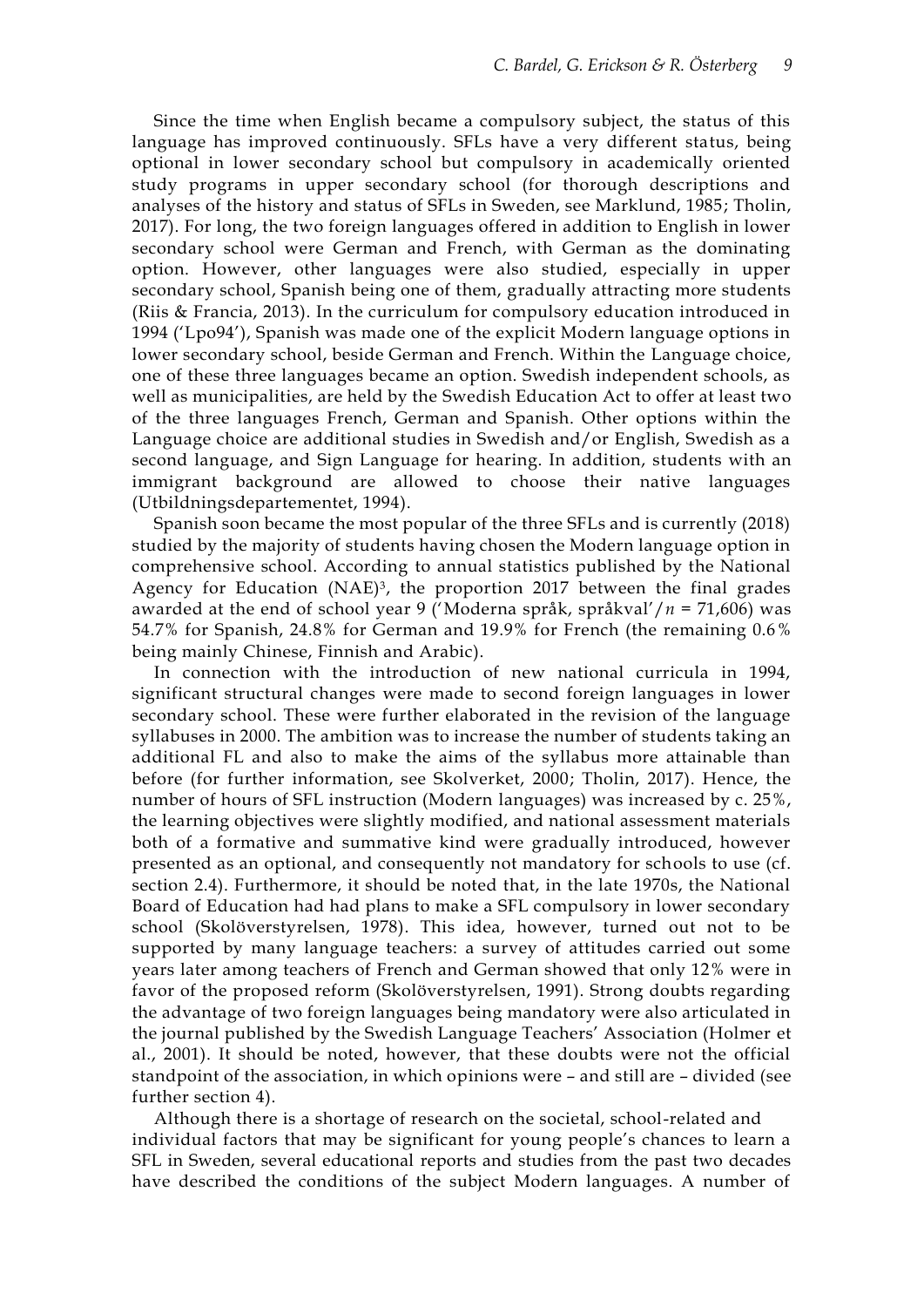studies focusing on the situation for SFLs in Swedish language education have been undertaken since the curricular reforms in 1994, 2000 and 2011, alongside investigations with different aims made by the national educational authorities. In the following, a brief account of some of them will be given.

Sörensen (1999), commissioned by the NAE, conducted a pilot study of the boosted language programme for lower secondary school introduced in the 1994 curriculum. Following interviews with head teachers, teachers and students in three schools, he reported on emerging changes. As expected, the number of hours of instruction for SFLs had increased, according to the new regulations, and the start of SFL studies had in many cases been lowered from grade seven to six; about 80% of all students chose to study one of the languages offered. While students were generally satisfied with beginning a new language in grade six, teachers found the changes challenging, due both to organizational difficulties following the increased number of students, most of them younger than before, and to the fact that students in grade six often went to schools where SFL instruction had not been offered earlier, which brought about considerable difficulties at the organizational level. Furthermore, Sörensen (1999) found that more than a fifth of the students, mostly boys, dropped out from their SFL studies before the end of compulsory school.

Thorson, Molander-Beyer and Dentler (2003), in collaboration with teacher students, focused on SFLs in upper secondary school by analyzing questionnaires answered by students ( $n = 581$ ) and teachers ( $n = 52$ ) at six large upper secondary schools in a big Swedish city. The study, characterized by the researchers as quantitative with some qualitative elements, aimed to investigate the current status of Modern languages, the reason for students to drop out, in lower as well as upper secondary school, and to tap students' and teachers' attitudes to languages and language studies. The study gives fairly clear indications of some of the reasons for students abandoning SFLs, one of them being what was perceived by both students and teachers as the considerable amount of time and effort required for learning success. Furthermore, a number of students pointed out that the instruction provided was fairly monotonous and needed to change towards a more functional and authentic approach. This opinion was usually not articulated by the teachers in the study.

In a report on Modern languages in lower secondary school (Skolinspektionen, 2010), the Swedish Schools Inspectorate reported on conditions that, indirectly, resemble what students in the above-mentioned study expressed: they found that the target language was used only to a small extent, both by students and teachers. Furthermore, it was pointed out that the reasons for dropping out from the SFL studies were hardly ever analyzed by schools and that very little support was offered to those students who would need it in order not to give up their studies.

Tholin and Lindqvist (2009) set out to analyze the possibility offered to students in lower secondary school to study additional Swedish and English as an option within the compulsory Language choice instead of a SFL. In their study, in which a multi-methods approach was used for data collection, Tholin and Lindqvist also gained substantial insight into the situation for the SFLs. The conclusion reached was that for most students, the Swedish/English option was a waste of time and should either be abolished or thoroughly reformed, and that introducing compulsory studies of a SFL in lower secondary school would be a logical step to take. In a response to a government commission regarding language studies in lower secondary school (Skolverket, 2011a), the NAE suggested, in line with Tholin and Lindqvist (2009), to abolish additional Swedish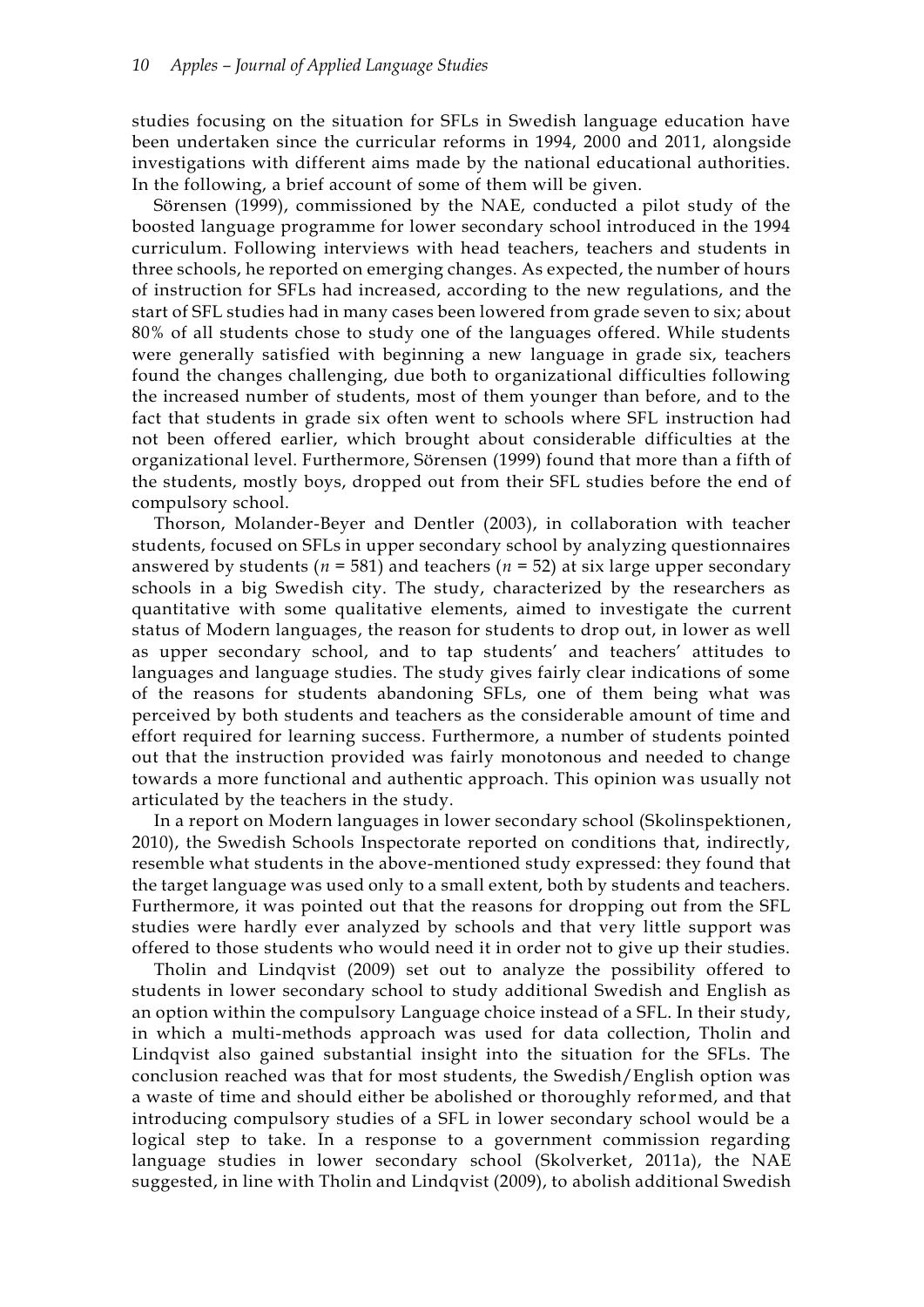and English as an alternative within the framework of the Language choice, but to keep English for beginners and Swedish as a second language<sup>4</sup>. As for SFLs, the possibility for schools to award grades for the first proficiency level in the syllabus at the end of lower secondary school was suggested. This would give students the possibility to pass with the first course level of the Swedish language syllabuses. Currently, the level required at the end of compulsory school is the second course. In European terminology, this meant that an A1 level should be introduced, alongside the current A2.1, at the end of school year nine. The suggested introduction of a lower exit level from compulsory school would thus enable continued studies at the second course in upper secondary school. In addition to this suggestion, massive in-service training for SFL teachers was proposed. No official response from the political level was given to the proposal made by the NAE in 2011; however, certain traces of what was suggested can be found in an extensive program for digital in-service training for teachers of SFL, launched in the autumn of 2018 (referred to as *Språksprånget*5), as well as in a renewed proposal from the NAE regarding SFLs (see section 4).

In the wake of the European Survey on Language Competences in 2011, where the Swedish results for English were found to be at the top among the participating countries and those for Spanish at the bottom (Skolverket, 2012a), much attention was given to the situation for Spanish in Swedish schools (Riis & Francia, 2013; Skolverket, 2013). The European study and its results will be focused upon later in this article, as will the issue of attitudes to SFLs and motivation for SFL studies.

In 2016, The National Union of Teachers in Sweden published a report partly based on a questionnaire survey among c. 750 members teaching Modern languages (Lärarnas Riksförbund, 2016). The results indicated a critical situation for Modern languages with regard to shortage of teacher students, and consequently also of future teachers, as well as teachers' perceptions of employment conditions and the profession as such (see also section 2.3). For example, during the last three years, more than 60% of the respondents had considered leaving the profession. Articulated areas of concern were unsatisfactory salaries, heavy work load, teaching in heterogeneous groups, and lack of in-service training. More than half of the respondents had not received subject related in-service training during the last five years. However, a recent research project on Modern languages (the TAL project)<sup>6</sup>, comprising a questionnaire answered by 315 teachers at randomly sampled schools in Sweden, gives a somewhat different picture, 80% of the respondents declaring that they would choose to become teachers of Modern languages again, if they were to make a new decision (Erickson, Österberg, & Bardel, 2018).

In a recent article, Tholin (2017) discusses the current situation for SFLs in lower secondary school in relation to the efforts made at the national level to increase the number of students choosing and also completing their language studies. As reported above, steps had been taken in the 1990s to achieve this by increasing teaching time by 25% and making the learning goals more attainable. The study shows that these changes have had very little effect, if any: The situation regarding the number of students and their achievement of syllable goals has not changed much from the time before the reforms. Tholin (2017) points at three interactive factors that may explain this: the non-existence of a central school administration in Sweden that concretizes political intentions; teachers not perceiving the reforms as important, and a gap between policy intentions and research-informed knowledge about the motives underlying students' decisions.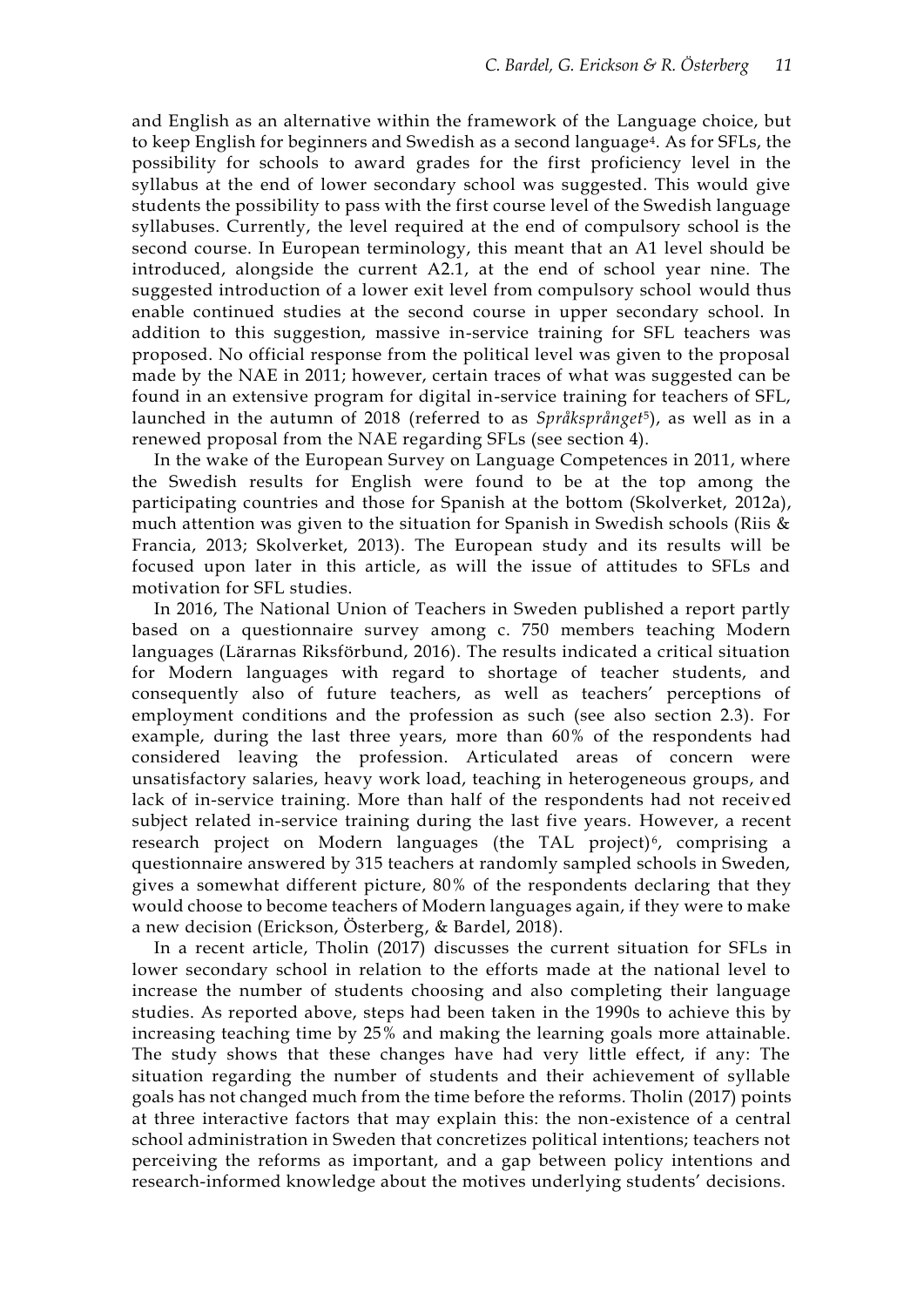### *2.2 Current attitudes towards plurilingualism and SFL motivation*

The Eurobarometer<sup>7</sup> 386 (European Commission, 2012a) indicates that Swedes have a generally positive attitude towards learning foreign languages, especially English, but, to some extent, also German. It clearly shows the special status of English among Swedes, when it comes to their self-esteem of communicative skills and attitudes towards learning and using the language. Swedes generally have a higher self-esteem regarding their own competences in foreign languages than the rest of the Europeans on average, especially so when it comes to English: 54% of the EU-citizens that answered the questionnaire deemed themselves capable of having a conversation in at least one FL; 25% of them in at least two FLs. The corresponding figures for the Swedish respondents were 91% and 44%, respectively. The high number of Swedish respondents who consider themselves able to have a conversation in at least one FL seems to mirror the fact that English, which is the first FL studied in Sweden, is also a language that is unofficially taking on the role of a second language in Swedish society, due to a high degree of extramural use of English (Falk, Lindqvist, & Bardel, 2015; Hyltenstam, 2004).

Swedish adults point out especially English, but also German, as fundamental for their personal development. Swedish young people as well consider English the most important language to know, but they also ascribe Spanish a certain importance (European Commission, 2012a). However, young Swedes do not consider German or French as valuable as do their European peers. As mentioned before, Spanish is the most popular language option in the Language choice, which is made before the start of the sixth school year.

A twofold conclusion that can be drawn from the Eurobarometer is that Swedes, more than other Europeans, consider it important to know one language alongside the mother tongue, but that they are more sceptical than others to the idea of having to learn more than one FL. This reflects the perception of many Swedes, pointed out by e.g., Henry (2012) and Cabau-Lampa (2007), that knowing English is enough to get by in society.

Eurobarometer 386 also shows that the hypothetical idea of being offered free studies in a new language does not attract Swedes; it does not increase their motivation to learn a new language and this distinguishes them from other Europeans, who would find the possibility rather motivating, according to the survey. The response does not necessarily have to be interpreted as reluctance to learn additional languages. It is possible that what lies behind this answer is instead a certain scepticism among Swedes towards formal language learning and a preference to acquire languages informally, outside the classroom. Swedes are used to acquiring English in this way, at least in part, English being highly present in the Swedish linguistic landscape, on television, in musical lyrics etc. It is a wellknown fact that English input has a longstanding presence in Sweden as compared to many other European countries. Young people and adults alike are, and have been for decades, exposed to English input through different media, and young people's formal learning of English is more than ever before enhanced through out-of-school activities, especially on the Internet (see e.g., Sylvén & Sundqvist, 2012).

Young Swedish students' motivation for learning a SFL has been thoroughly investigated by Henry (e.g., 2012). Following Dörnyei's framework of the *L2 self* (see e.g., Dörnyei & Ushioda, 2009), and adapting it to L3 learning, Henry and Apelgren (2008) compared young learners in school years 4, 5 and 6. The learners who had not yet started to study a SFL were generally positive to the idea of doing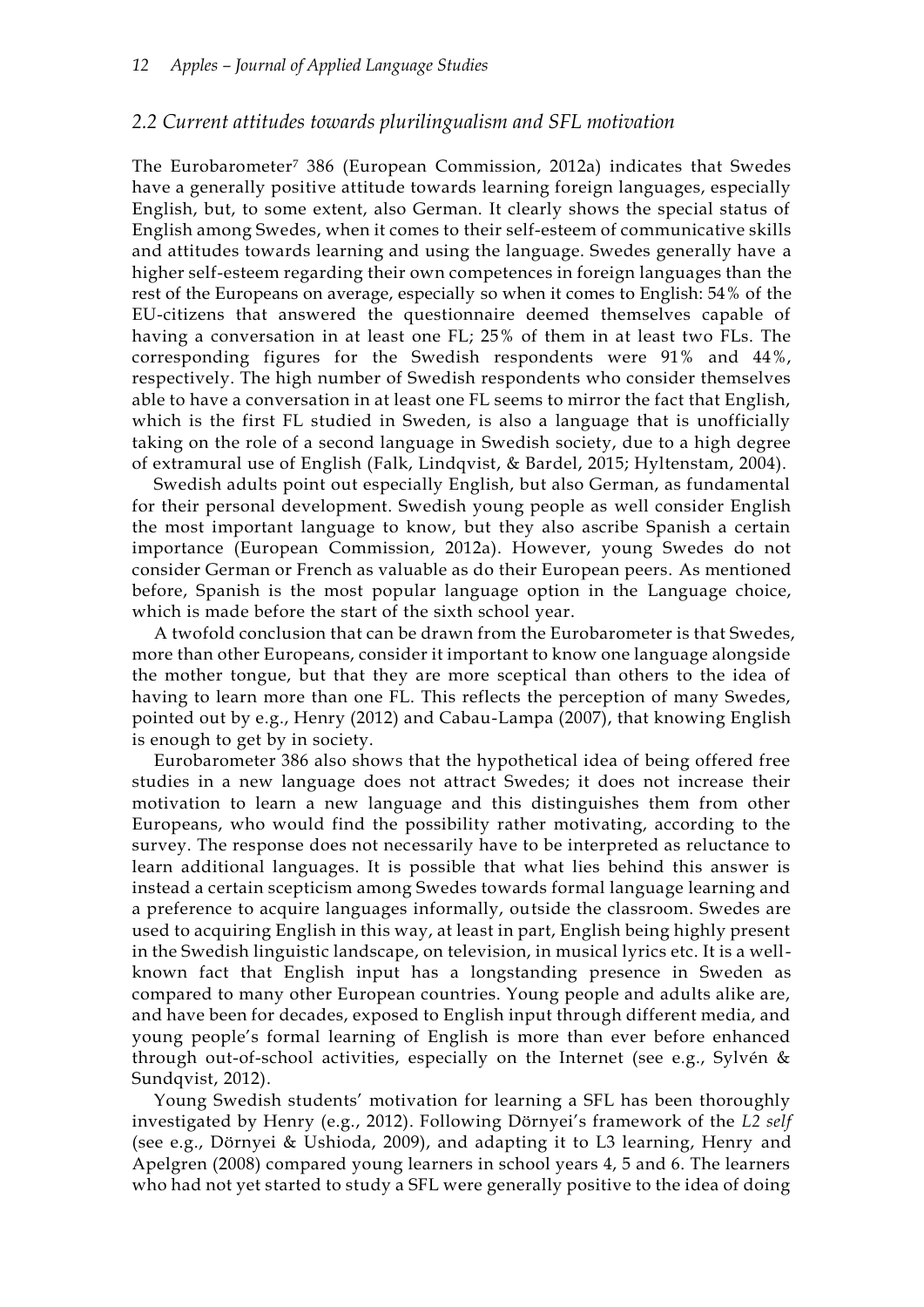so and they easily imagined themselves as future speakers of the language. However, the students in year 6 (the first year) felt that the classroom activities did not correspond to their expectations, and they did not display as positive attitudes towards the SFL as did the younger learners who had not yet begun SFL studies. In Henry (2009), 169 students from this latter group were followed up, and it turned out that their attitudes toward foreign languages generally, as well as their motivation to learn the SFL in question, were notacibly lower than it had been in year 6. For other results on SFL motivation in Sweden, especially Spanish, see Österberg (2008) and Cardelús (2015).

### *2.3 Teacher education, recruitment policies and changes in the curriculum*

The role of the teacher has changed considerably in Sweden during the last 30 years. Several reforms of the school system and of teacher education have taken place, the most recent being from 2011. In this latest reform, emphasis was put on subject specific educational studies, language education being one example. Critical voices have claimed that the reform lead to a scattered and shallow program for teachers at secondary school (Arevik, 2012; Larsson, 2013). Three subjects, and only 45 ECT in French, German or Spanish, are required to become a certified teacher of Modern languages in secondary school. Furthermore, the students have limited options when it comes to combination of subjects. An informative overview of the current situation is given in Lalander (2014, pp. 2–5).

Logically, the role of the SFL teacher education is closely linked to curricular and organizational changes. One of the most recent changes is the introduction of the requirement of teacher certification, which was implemented in the Education act in 2011. This has had repercussions especially on the profession of Spanish teachers, where three teachers out of four had no graduation from teacher education, according to Riis and Francia (2013) by the time of their study. Furthermore, the authors point out that there is a lack of SFL teachers generally, and that the numbers of newly examined SFL teachers are low. The difficulties for school leaders to recruit new teachers of French, German and Spanish have also been pointed out in an analysis of the number of teachers examined at Swedish universities in the new teacher education from 2011 (Riksrevisionsverket, 2014). From their survey they found that there is a lack especially of teachers of mathematics, sciences and Modern languages for year 7–9, and that it is difficult to recruit new ones. This is an important finding, considering the urgent need of new language teachers in a near future. Lärarnas Riksförbund (2016), as referred to in section 2.1., anticipated that, in order to cover vacancies related to up-coming retirements, it will be necessary to hire as many as 5 700 new SFL teachers during the period from 2016 until 2029. The lack of SFL teachers is especially problematic for Spanish, where the need has grown gradually and considerably since Spanish became an official option in 1994. Figures of the admissions of subject teacher students for school years 7–9 and upper secondary level in 2014 are reported in table 1.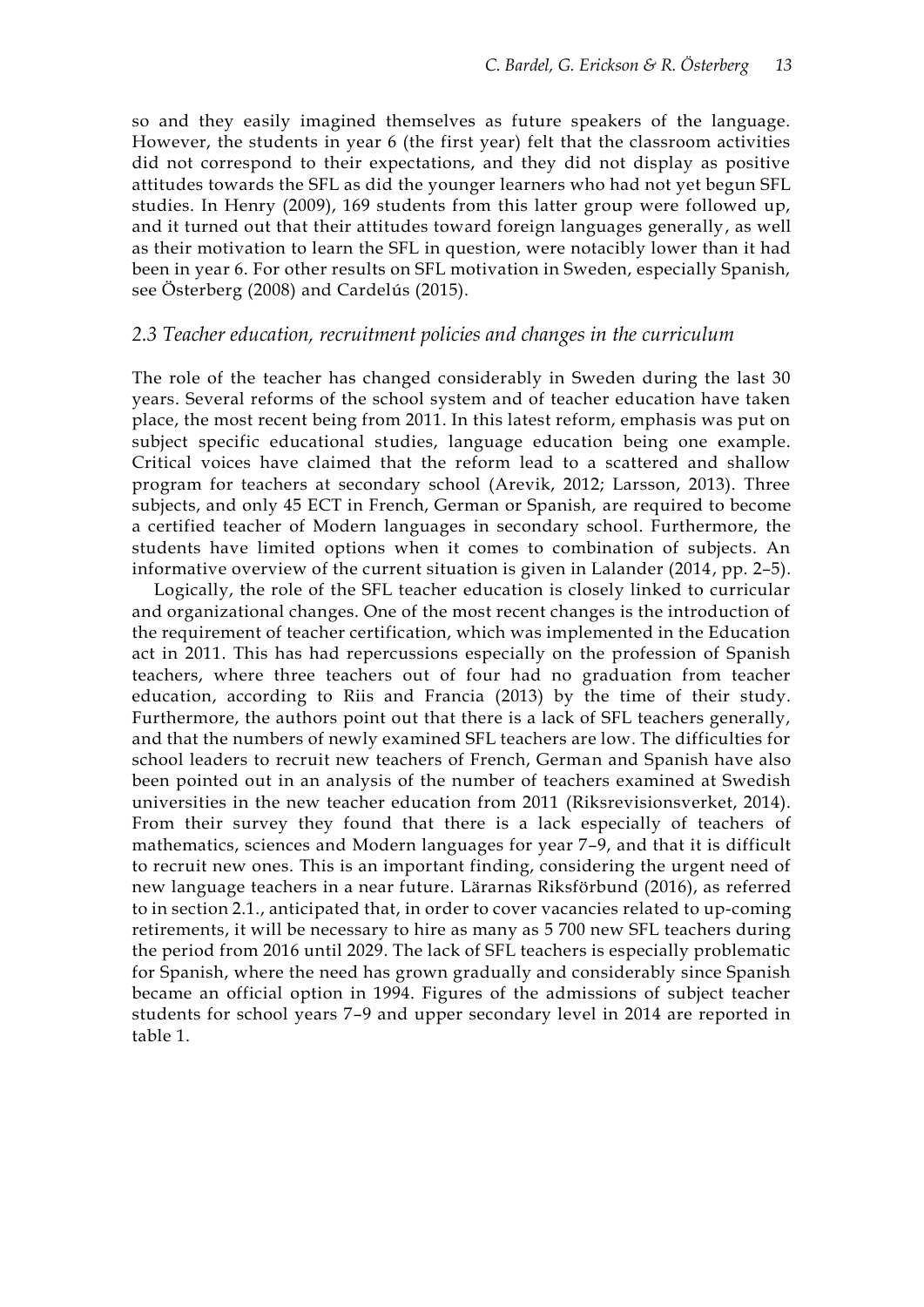| Years 7-9            |                     | <b>Upper secondary</b> |                   |  |
|----------------------|---------------------|------------------------|-------------------|--|
| Top ten $(n)$        | Ten lowest number   | Top ten $(n)$          | Ten lowest number |  |
|                      | of applicants (n)   |                        | of applicants (n) |  |
| English (222)        | French (3)          | History (913)          | Italian (3)       |  |
| History (217)        | German (3)          | English (907)          | Latin $(4)$       |  |
| Sport (139)          | Spanish (5)         | Swedish (613)          | Psychology (16)   |  |
| Swedish (126)        | Chemistry (8)       | Social science (560)   | Technology (22)   |  |
| Religion (117)       | Mother tongue (10)  | <b>Music</b> (384)     | Dance (24)        |  |
| Mathematics (96)     | Physics (11)        | Religion (375)         | French (27)       |  |
| Social science (69)  | Technology (17)     | Mathematics (325)      | German (28)       |  |
| Geography (60)       | Music $(18)$        | Sport (315)            | Science (28)      |  |
| Slojd $(50)$         | Biology $(20)$      | Art (130)              | Chemistry (34)    |  |
| Swedish as a L2 (41) | Home economics (26) | Swedish as a L2 (104)  | Physics (40)      |  |

**Table 1.** Choice of subject in the teacher education programs for years 7–9 and upper secondary level 2014 (Riksrevisionsverket, 2014, p. 36).

As seen, French, German, and Spanish are found at the lowest end regarding the number of applicants for teacher education programs preparing for teaching at lower secondary level. In the upper secondary level teacher program, French and German, together with Italian, are found among the ten less attractive subjects. A somewhat brighter situation is found for Spanish, which does not appear in any of the categories, but somewhere in between (not accounted for in the report), and furthermore, Spanish is reported to be among the ten most applied for of the subjects studied on individual basis outside the program by future teachers as from the year 2011 (Riksrevisionsverket, 2014, pp. 62–63).

Because of the low number of applicants, for many years, there has been no, or very little, competition in the admission to teacher education programs. Generally, the perceived status of teachers has declined and the education has been criticized for not being academically up to date. During a long period, the whole program was characterized by a decline in admission requirements and numbers of applications, starters with generally low grades and low proficiency levels of the subject itself. Furthermore, many students abandon the program (Bertilsson, Börjesson, & Broady, 2009; Högskoleverket, 2009). For example, almost 50% of the teacher students in Stockholm dropped out during the academic year 2001–2002 (Hemmingson, 2007; Lalander, 2014). A new program was introduced in 2011 and the number of applicants to teacher programs generally has since then been slightly growing (even if not for the subject teacher program for years 7–9, as shown in table 1), but there is still a high share of students that drop out from the program (Lalander, 2014; Zaccheus, 2013).

2.4 Levels of attainment at the end of compulsory school – *intended, implemented and attained curriculum<sup>8</sup>*

# **2.4.1 Intended and implemented curriculum**

The definition of language competence in the Swedish national syllabuses – that is, what is to be taught and learnt – is clearly communicative and functional. This has been the case since the publication of the national curriculum for lower secondary school in 1980, Lgr 80, the development of which was strongly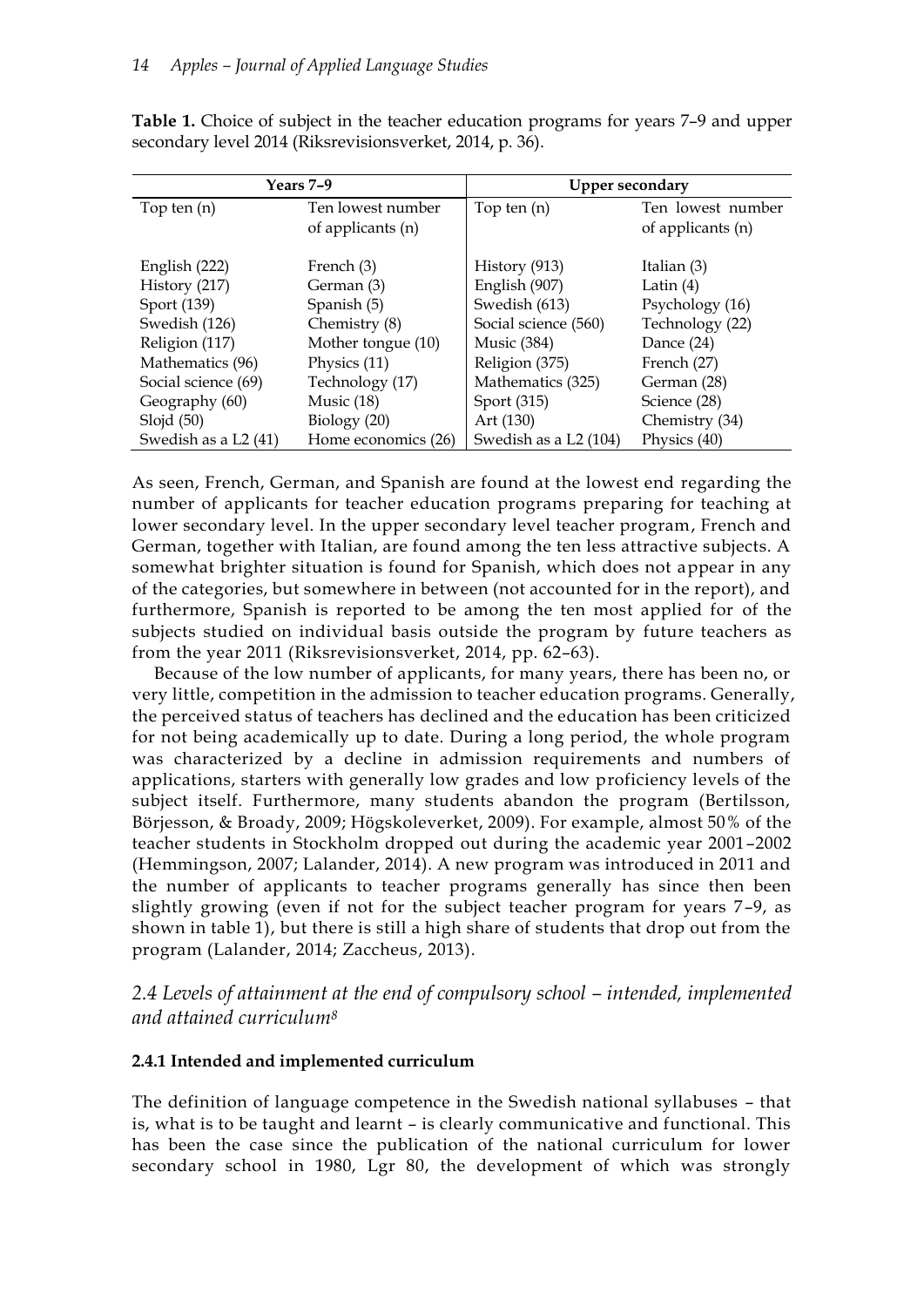influenced by the work of the Council of Europe, in which Sweden had an active role (Andered, 2001; Erickson & Pakula, 2017; Söderberg, 2011; Takala, 2013). The functional approach was further emphasized in the 1990s, due to the influence from the early drafts of the Common European Framework of Languages (CEFR, Council of Europe, 2001), in which an action-oriented view of language use is in focus.

The 1994 curriculum in particular contained clear metacognitive goals, that is, goals focusing on students' ability to plan, accomplish and assess their work. The first national tests of English from 1998 in the new goal oriented system used terminology from the preliminary version of the CEFR; instead of the traditional abilities listening, speaking, reading and writing, oral production and interaction, receptive skills and written production – later with the addition of written interaction – were used (Erickson & Pakula, 2017, pp. 15–16). The influence from the CEFR became very clear when the national language syllabuses were revised in 2000, for example regarding the action oriented approach and the introduction of interaction and intercultural competence (Erickson & Pakula, 2017, p. 16). Since the curriculum reform in 2000, there are two parallel national syllabuses for foreign languages in Sweden, one for English and one for Modern languages, the latter referring to all second foreign languages (except Chinese, which has its own). The two syllabuses are identical regarding content and performance standards, although progression is faster for English as well as level demands. The original intention was to use the six levels of the CEFR, but eventually, after long discussions, it was not deemed possible. This was due to the very different current circumstances prevailing for English on the one hand and other foreign languages on the other, both in the Swedish society and in the curricula, regarding the opportunities for extramural learning as well as the amount of teaching time stipulated in the national curriculum (Erickson & Pakula, 2017). As pointed out by Erickson and Pakula (2017, p. 16) the CEFR was translated into Swedish in 2009, during the phase of preparation for the most recent curriculum reform. For an anthology on the use of the CEFR in the Swedish school context, see Söderberg (2011).

The current Swedish syllabuses for English and Modern languages are explicitly linked to the levels of the CEFR, albeit in a tentative way, due to the lack of empirical studies of test results. This alignment has been made by several rounds of textual analyses and holistic peer analyses of national tests (Erickson & Pakula, 2017). In the latter, international experts on the CEFR analysed the national materials and their underlying syllabuses for English and Modern languages in relation to the CEFR from content as well as performance perspectives (Erickson, 2017). In general, these estimates coincide well with the official comparison made in the syllabuses, however with one exception: In the Swedish syllabuses, *minimal* levels of proficiency are explicitly defined for each level, which sometimes causes comments on a certain degree of leniency in the peer analyses and discussions of the national tests, especially regarding the Pass grade. On the whole, though, the studies confirmed the estimation that to receive a Pass at the end of compulsory school, students need to be at CEFR level B1.1 for English, and for Modern languages at level A2.1.

### **2.4.2 Attained curriculum**

Generally, there are mainly two measures of attainment, or student achievement, in relation to the national syllabus goals at the end of compulsory school, namely grades awarded by teachers and results from national tests. Analyses of grades in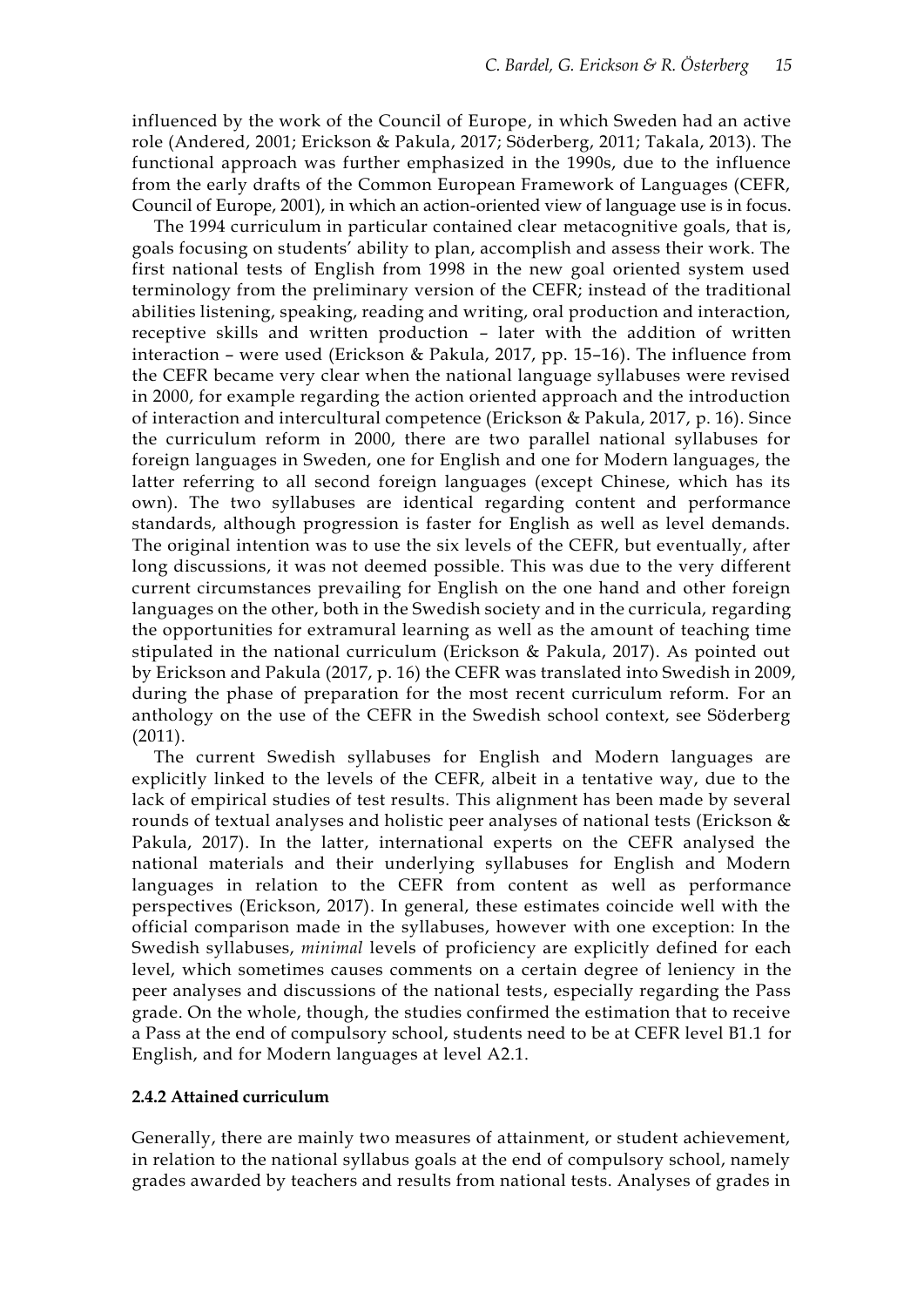English and the three modern languages generally chosen in lower secondary school, compiled from the NAE website (www.skolverket.se), show the following average grade values for the end of school year 9 between 2013 and 2017, with 20.0 as the maximum<sup>9</sup> (for English for the whole cohort, *n*=>100,000; for Modern languages for groups of between 13,000 and 39,000, depending on language and cohort):

| Language                      | 2013 | 2014 | 2015 | 2016 | 2017 |
|-------------------------------|------|------|------|------|------|
| English                       | 14.3 | 14.4 | 14.5 | 14.3 | 14.1 |
| French                        | 14.2 | 14.1 | 14.4 | 14.3 | 14.6 |
| German                        | 13.7 | 13.7 | 13.9 | 14.2 | 14.2 |
| Spanish                       | 13.9 | 13.9 | 14.1 | 14.1 | 14.3 |
| Average grade                 |      |      |      |      |      |
| values for 19                 | 13.4 | 13.5 | 13.6 | 13.5 | 13.5 |
| school subjects <sup>10</sup> |      |      |      |      |      |

**Table 2.** Final grades school year 9, English, French, German, Spanish + average grade value (max. 20) for 19 school subjects.

As shown, the achievement at the end of compulsory school of Swedish students in languages is ranked relatively high, the average grade values for the four languages being consistently above the average grade values for all 19 subjects. This is a phenomenon worthy of discussion, however too far-reaching for the scope of this article. What should be born in mind though, is that the choice of an SFL is not compulsory; only c. 80% of all students in a cohort choose to study one of the modern languages offered, which obviously entails some selectivity. The number of students abandoning Modern languages before the end of year nine can also be assumed to affect the grades. Further, a certain degree of variability from one year to another can be noted for all languages. Although the values build on mandatory reporting from all schools in the country, the results should be interpreted with caution: a certain degree of data loss that can be assumed to influence the results.

Regarding the second source of information about levels of achievement in languages, national tests exist only for English. As mentioned in section 2.1, national assessment materials are however offered also for French, German and Spanish, although on a non-mandatory basis<sup>11</sup>. The materials, albeit developed according to the same quality principles as the English tests<sup>12</sup>, have a different structure, with subtests for different competences being offered – and scored – separately, and with no aggregate test grade. (In the English national tests, there are three compulsory subtests, focusing on receptive, productive and interactive competences, reported separately but finally aggregated into a single test score).

Moreover, due to the non-mandatory status of the materials for Modern languages, the reporting of results is optional and cover only the components of the materials that teachers and/or schools have decided to use. Consequently, the results that are available are not complete and also highly self-selected, which means that they cannot be used for comparisons over time. However, both the test results that are actually reported and those generated in large pretesting rounds (c. 400 randomly selected students per task) indicate that the levels achieved are quite reasonable in relation to the intended target level, course 2 in the Swedish system, roughly equivalent to an A2.1 in the CEFR. This is further confirmed by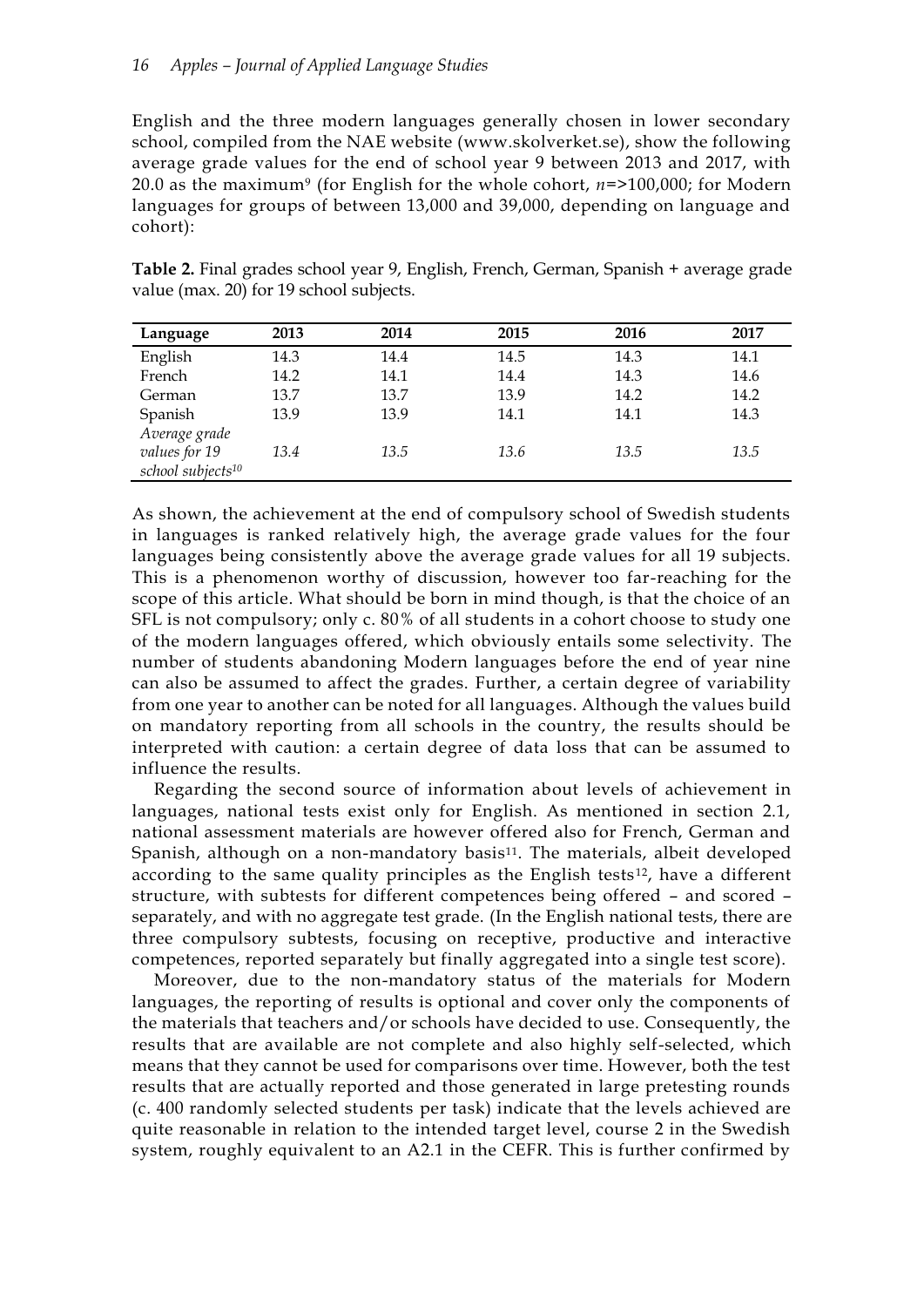the holistic peer analyses conducted by CEFR-experienced colleagues in other European countries mentioned earlier (Erickson, 2017; Erickson & Pakula, 2017).

The results for the national tests of English, grade 9, i.e., by the end of compulsory school, are high as compared to other subjects in the national testing system and have been so since the introduction of the tests within the criterion referenced system introduced in the 1990s. In the current six-point grading system, the average, aggregate test grade is a C, with a somewhat wider distribution for the results related to reception, i.e., listening and reading comprehension, than for oral and written production and interaction.

#### *International survey(s)*

As opposed to studies of first language, mathematics and science (e.g., the PIRLS, PISA and TIMSS surveys), very few large-scale, international studies have focused on foreign languages. In the 1970s, English and French at the end of compulsory school were investigated (Carroll, 1975; Lewis & Massad, 1975), and a limited survey of English in eight European countries, including Sweden, was conducted in 2002 (Skolverket, 2004). However, in 2011 a large-scale, EU-funded survey of the five most frequent school languages in Europe was undertaken. The survey – European Survey on Language Competences (ESLC) – included 16 school systems in 14 different countries. The survey, conducted at the end of lower secondary school, in Sweden school year 9, comprised tests of reception and writing. As for reading and listening comprehension, only closed formats were used, mostly multiple choice, and writing was assessed through tasks with very strict instructions. Speaking was not included in the ESLC, neither as production nor as interaction. No aggregation into a single summary score was made, but results for the different tests were reported individually on the CEFR scale. Background data were collected through questionnaires to students, teachers and head teachers.

Each participating country took part with its two most frequent foreign languages, which meant English for all countries but the UK, and most often German or French as SFLs. Spanish was represented as SFL by two countries, namely France and Sweden, and Italian by only one, Malta (European Commission, 2012b; Skolverket, 2012a).

The Swedish results for English were very high. For both reading and listening comprehension, they were at the top, even higher than those for Malta, where English is an official second language. Results for Swedish students' writing skills were slightly lower, but Sweden still achieved the second highest results among the participating countries, Malta being at the top (European Commission, 2012b; Skolverket, 2012a). The Swedish results for Spanish however proved to be very low, both compared to other SFLs in Europe, and to the French results for Spanish. On average, c. 35% of the results from Sweden were considered at pre-A 1 level, and only around 14% at level A 2 or above.

The very weak results for Spanish have been discussed from a number of different angles, not least in relation to the general lack of teachers of Spanish in Sweden, and in particular the shortage of certified teachers of Spanish. However, other aspects have also been touched upon, for instance, exposure to Spanish outside school, teaching traditions, and student motivation (e.g., Riis & Francia, 2013; Skolverket, 2012b, 2013). The fact that no corresponding results for French and German in Sweden are available is obviously a drawback and a complication when it comes to generalizing the results to other modern languages.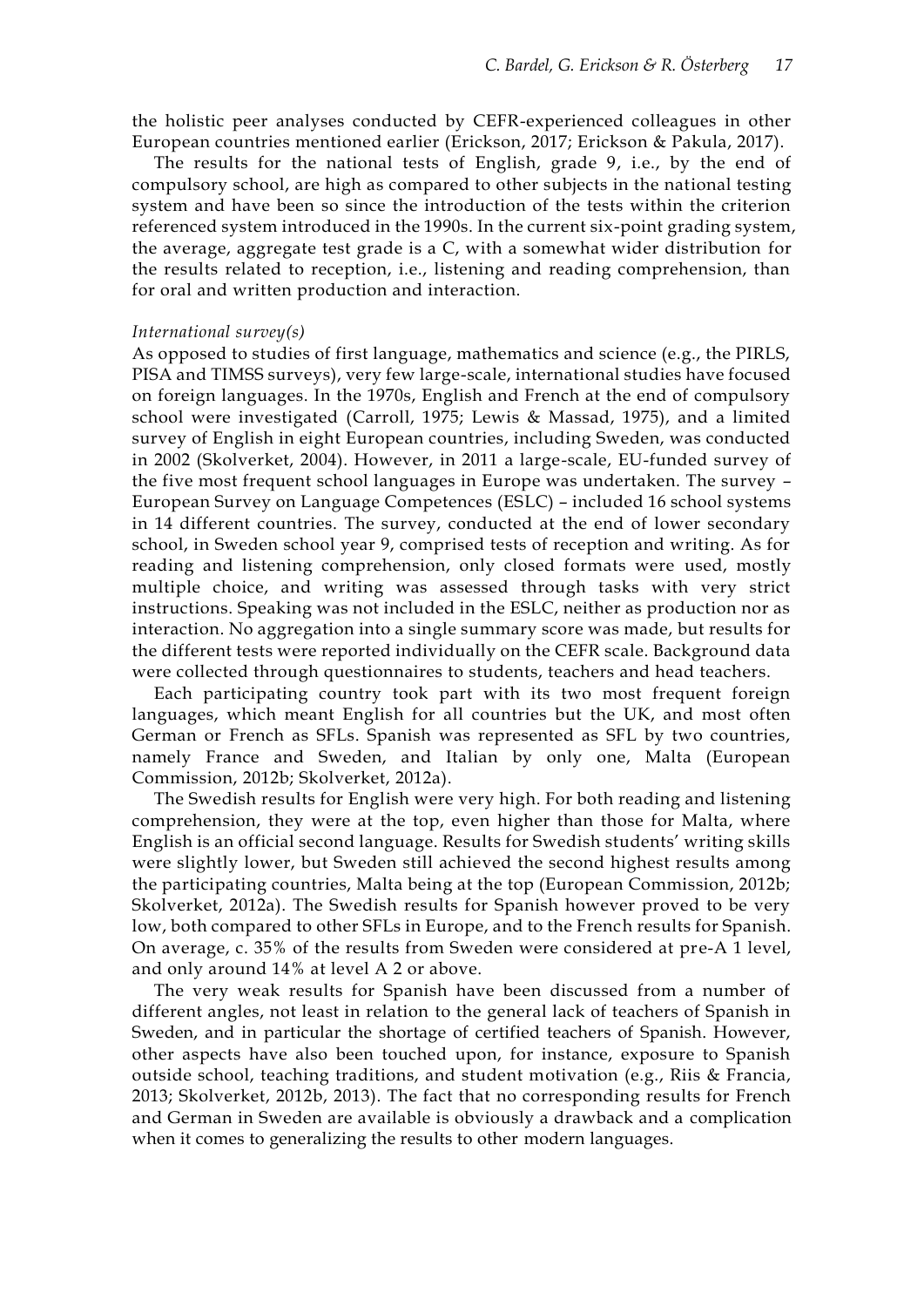# **3 Dilemmas**

From what has been said in the foregoing, it is possible to trace several dilemmas related to the study of SFLs in Swedish lower secondary school. The situation for SFLs in Sweden seems to be characterized basically by a number of interdependent factors, which are all in some way indicators of a relatively low degree of interest for SFL at different levels of society. An important background factor at the societal level is that the Swedish school-system is decentralized, leaving full responsibility to municipalities for deciding how resources should be allocated and to schools for fulfilling the goals set in the curriculum and subject syllabuses (for discussion, see Tholin, 2017).

There is a general lack of SFL teachers in Sweden, and it is particularly difficult to recruit language teachers for lower secondary school. Generally, the number of employed language teachers without a teaching degree and a certification is considerable, especially so for Spanish.

The optional status of Modern languages in lower secondary school is, as we will argue, a fact that may well contribute to the generally low status of these languages, which is sometimes defined in relation to the high status of English among Swedes. As opposed to English, which is in practice and informally approaching the status of a second language in Sweden (Falk, Lindqvist, & Bardel, 2015; Hyltenstam, 2004), although with no such official status, the SFLs suffer from problems related to student motivation and attitudes (cf. e.g., Henry, 2012). Along with Swedish, English is encountered at very early ages outside as well as inside school, and it is a compulsory subject for all students up to the final school years. When it comes to other European languages, there are few opportunities for exposure and use outside the classroom, and the educational challenges are many. Hence, the situation is far from the Presidency conclusions of the Barcelona European Council 2002, where teaching at least two foreign languages from early age is called for as a strategic action to improve the mastery of basic skills (European Council, 2002, p. 19). Furthermore, the very fact that a SFL is not mandatory, may well have an impact on students' attitudes when it comes to the perceived importance of learning and knowing an additional language, i.e., the subject as such. Also, the fact that you can actually decide to drop the subject may well affect students' attitudes – as it most probably would, had it been another subject instead.

## *3.1 Mandatory SFL in lower secondary school?*

Though the large majority of students (c. 80%) choose a SFL and start studying French, German or Spanish in the 6th grade (up til autumn 2018 the 6th or the 7th grade), the study of Modern languages is not compulsory, only the Language choice as such, and approximately 20% of the students drop out from the subject before leaving lower secondary school. This proportion has been more or less constant during two decades (Sörensen, 1999; Tholin, 2017; Tholin & Lindqvist, 2009).

Questions often asked are why this is so, what can be done to raise students' motivation to choose a SFL and what can be done to make them stay with it until the end of compulsory school in year 9. In light of the fact that the languages taken within the Language choice constitute the only subject that can be discarded by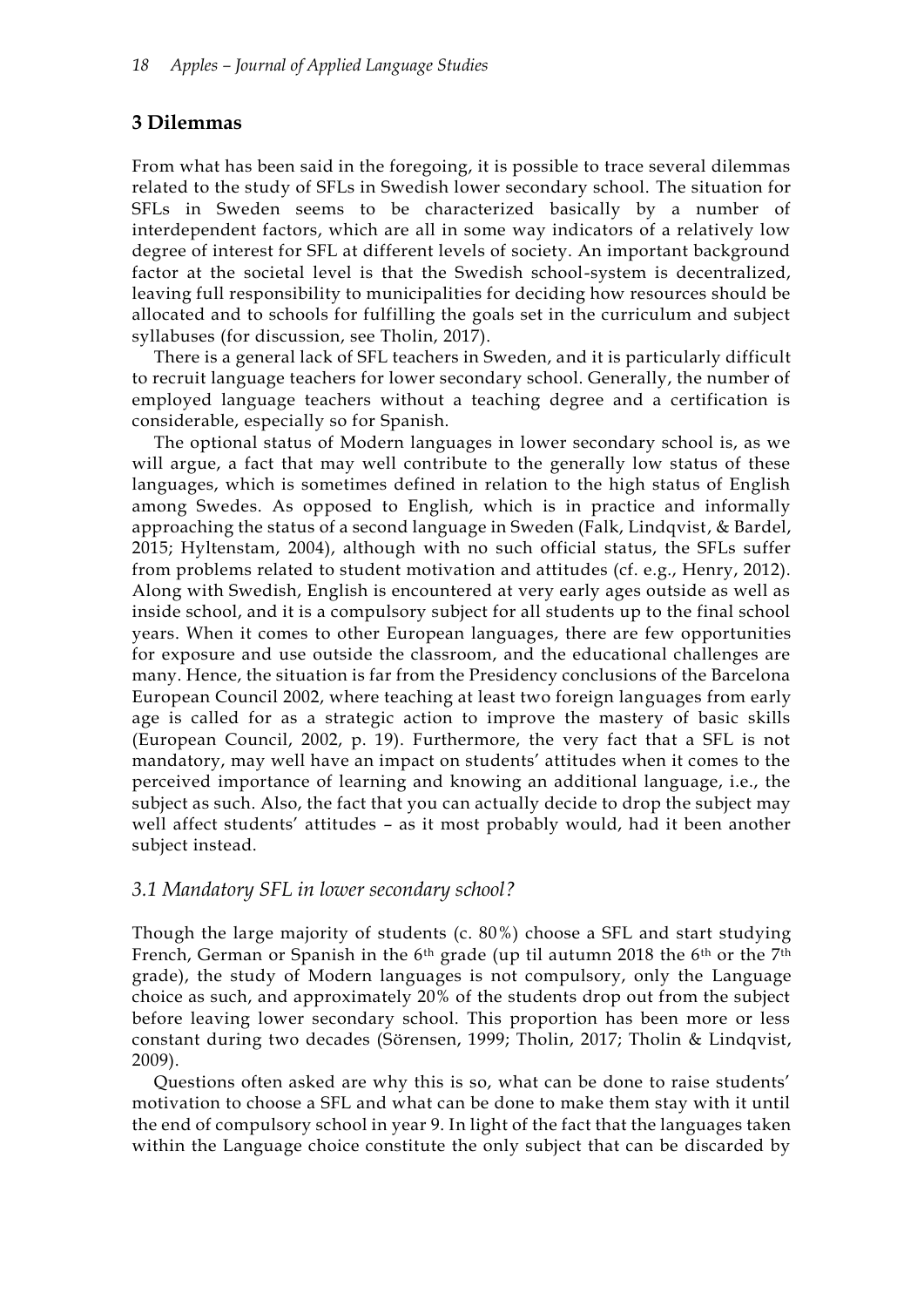students – who may have different reasons to do so – without any severe consequences, we argue that these questions are not the most adequate.

Different measures have been taken to promote the study of SFLs in Swedish schools. As from 2014, students who complete their studies of a Modern language in year 9 are allowed to use this extra grade when applying for upper secondary school. <sup>13</sup> Between the years 2006 and 2010, credit implements ('*meritpoäng'*) for studies at certain levels of Modern languages, English and mathematics were introduced (Tholin, 2017, p. 7; Utbildningsdepartementet, 2017, p. 14). If a student continues in upper secondary with his/her studies of the SFL from lower secondary school, extra credits will fall out. However, these measures do not seem to have had any major effect on the drop-out rate in lower secondary school, considering data reported on the NAE website.<sup>14</sup> Hence, it seems plausible that the reason for some students to abandon the subject is the mere fact that they can do so.

Comparing the Swedish situation for SFLs with a neighbouring country, Norway, things are rather similar. The correspondent subject, *fremmedspråk*, is studied by an even smaller share of students; c. 35%, in lower secondary school study a SFL. Additional Swedish and/or English has its counterpart, and another alternative to SFLs is in-depth maths. Carrai (2014, p. 21) describes the situation in the following way (translated from Norwegian): 'The SFL is neither compulsory nor optional: The student has to choose it from many options'. However, if the student plans higher education, he or she must take a SFL at upper secondary level.

Carrai (2014, pp. 39–40) also describes the other Nordic countries, where the situation is different. In Denmark, French or German may be studied from 11 years (European Commission, 2017, pp. 12, 35, 153), German being the most common choice (Eurostat Newsrelease, 2017, p. 2). Students who aim at continuing with a study program preparing for higher education must study a SFL in years 7 to 9. In upper secondary, Spanish becomes an option. In Finland, two combinations of three languages are compulsory: either a) Swedish and Finnish (which are both official languages) plus English or one other foreign language, or b) one of the official languages (Swedish or Finnish), English and another foreign language. English is by far the most studied first compulsory language (https://www.oph.fi/english/current\_issues/101/0/statistics\_of\_the\_month\_m ost\_basic\_education\_pupils\_in\_finland\_learn\_two\_languages). In Iceland, English and a Scandinavian language are compulsory. Danish is the most popular choice among the Scandinavian languages. It is possible, but not compulsory, to study also a third language. Spanish is the most popular choice, although the numbers are generally low.

### *3.2 Need for SFL and everyone's right to study a SFL – the European context*

Another dilemma is related to the attitudes to SFL among adults and young people in Sweden (cf. section 2.2). We have seen that there is a lack of motivation for SFL studies, and there is a relatively low degree of understanding of the advantages of SFL knowledge. This is problematic in light of the European Union's language policy (European Commission, 1995). Since Sweden joined the EU in 1995, the ambition of the Swedish government has been to increase the number of students of an additional FL and to make the aims of the syllabus more attainable than before (Skolverket, 2000), but the situation does not seem to have changed, when it comes to numbers and attitudes (cf. Tholin, 2017).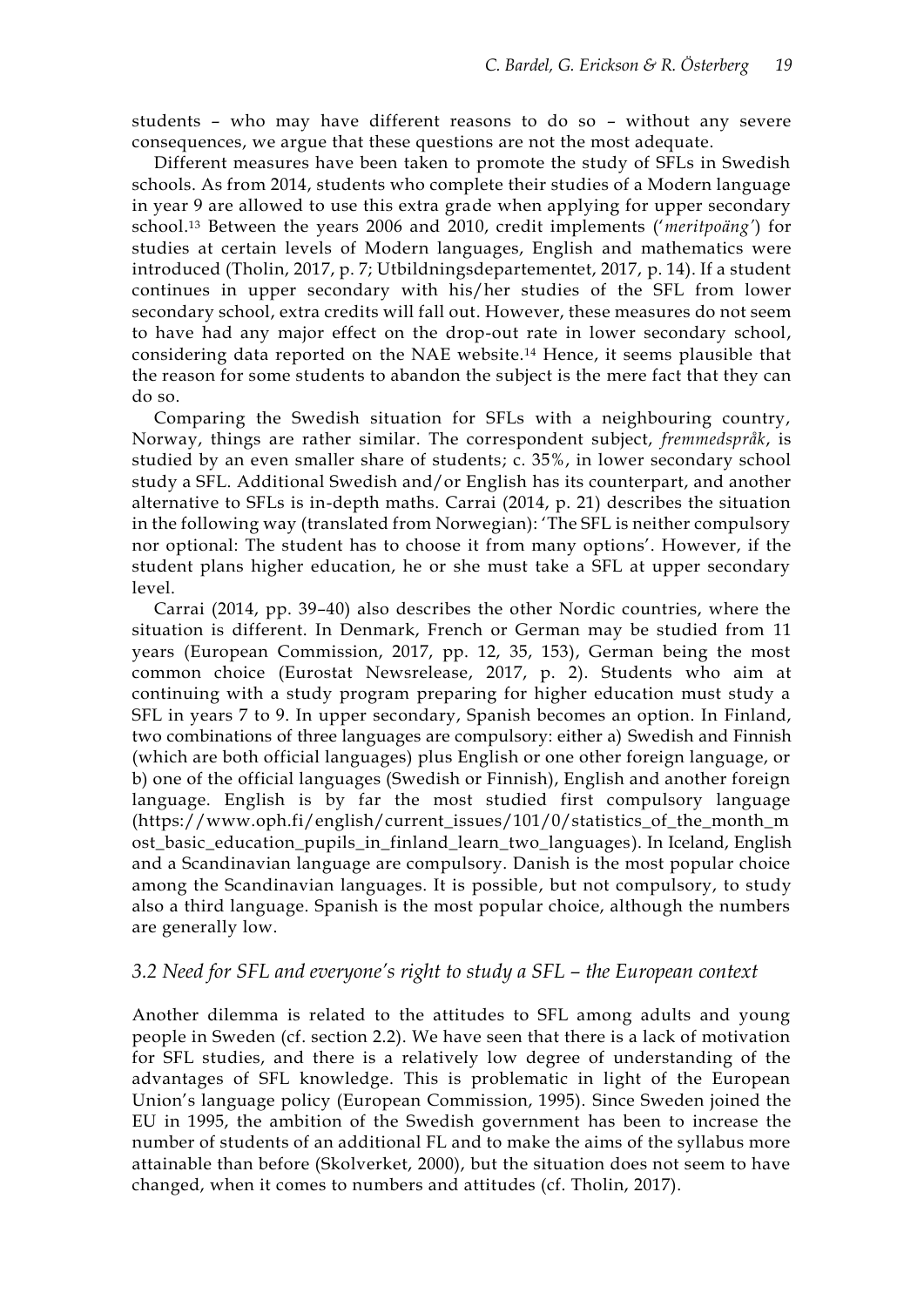A look at other European countries via Eurostat Newsrelease (2017) confirms that English and French are the two main foreign languages in Europe during lower secondary education, English being most studied. French is studied by all pupils in Luxembourg and it is also the top foreign language studied in Ireland and Belgium. In addition, French is the second most popular foreign language and it is studied at lower secondary level in nine European Member States, with the highest shares of learners recorded in Cyprus, Romania, Portugal, Italy, and the Netherlands. German is the next most studied FL in eight Member States, with the highest shares being registered in Denmark, Poland, and Slovakia. Furthermore, it is studied by all school learners in Luxembourg. Spanish is most popular in Sweden and France.

Looking at the European figures, it is striking how they take official or unofficial second languages into account. In Finland, the official language Swedish, which is also the mother tongue of a linguistic minority, is an opitional SFL. In Iceland, Danish is studied for historical reasons. French has its role in Luxemburg and Belgium, where it is the mother tongue of several inhabitants. The fact that the Swedish society includes large groups of speakers of minority languages (e.g., Finnish, Arabic, Persian) is also sometimes brought up in the debate on SLFs, pointing out the importance of taking advantage of existing competencies by developing young speakers' proficiency levels and literacy in their mother tongues or heritage languages.

Studying one's mother tongue is possible within the Language choice and studies give grades and follow syllabuses. However, no credit implements are rendered. The implementation of mother tongue tuition is scarcely researched, and more studies would help understanding the construction Language choice as a whole. Alongside three non-compulsory modern languages, and mother tongue tuition, we here find three compulsory school subjects: Swedish, English, and Swedish as a second language, these rendering no second grade if studied within the Language choice, however. The conclusive picture is shattered.

### **4 Conclusions and prospects**

As shown, a new curriculum was introduced in 1994, according to which all students had to choose a language, where almost always French, German or Spanish was – and is – one of the options. New curricula, keeping the model from 1994, were introduced in 2000 (Skolverket, 2000) and again in 2011 (Skolverket, 2011b). As demonstrated by Tholin (2017), a number of reforms, intended to enhance the study of SFLs, have hardly affected the situation.

The existing possibility to switch from Modern languages to additional studies in Swedish and/or English, is an option that many students choose, and therefore everyone does not learn a SFL in the Swedish compulsory school. Making SFL studies mandatory in Swedish lower secondary school is a pending issue. Recently (June 2018), the Swedish National agency for education made a recommendation to the government to abolish the Swedish/English option. <sup>15</sup> The Swedish Language Teachers' Association, SPRI, have pronounced themselves positive to the recommendation. Because a number of pupils currently abandon Modern languages and switch over to additional studies in Swedish and/or English, this is a move that could make more students learn a SFL. Furthermore, preliminary results from a teacher survey in the ongoing TAL project on the Modern languages subject in Swedish lower secondary school, mentioned earlier, indicate that a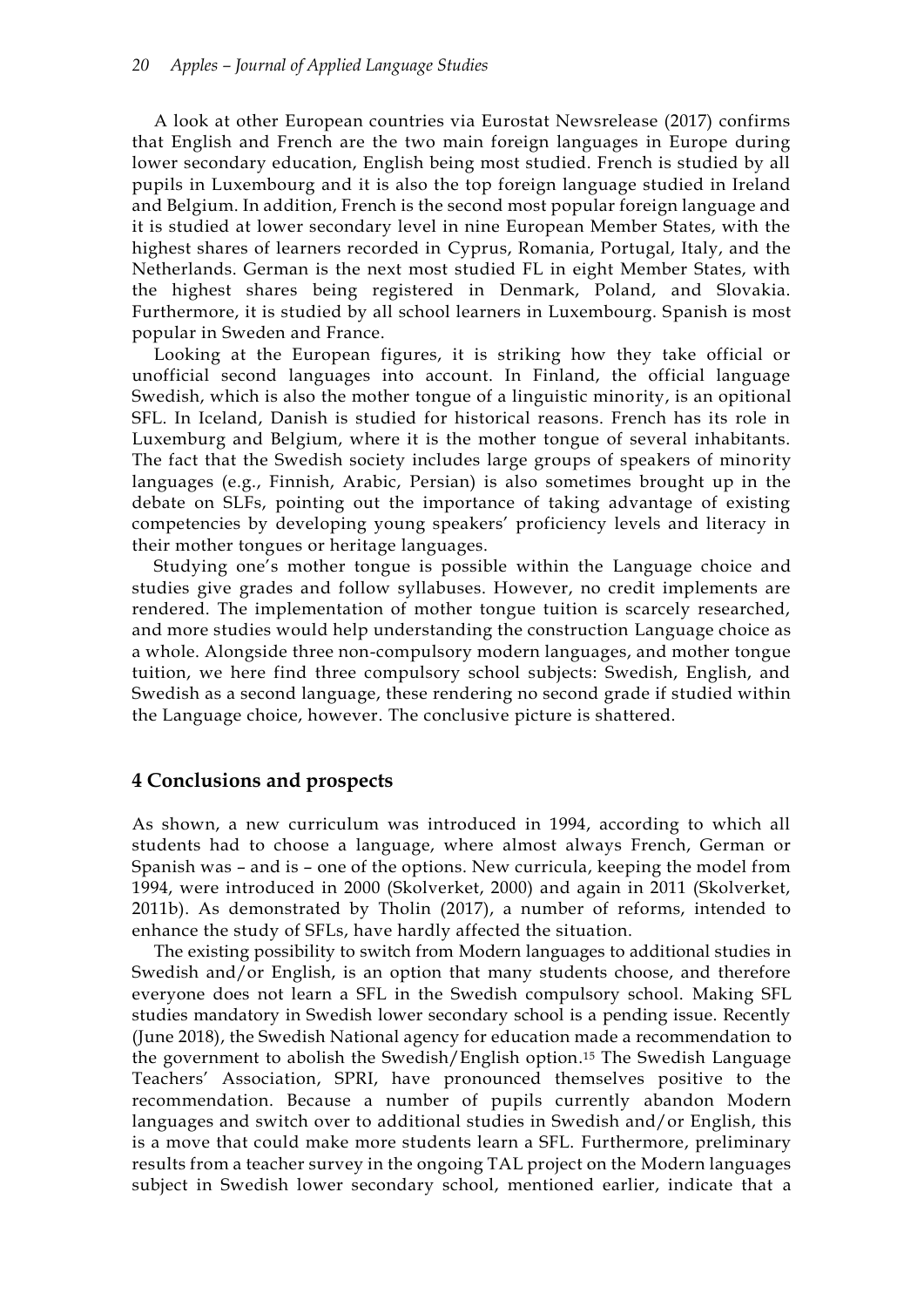considerable majority of SFL teachers in lower secondary school (68%) currently seem to be in favour of changing the status of the subject from optional to obligatory (Erickson et al., 2018). There will be reason to return to this issue in due course, when more analyses of the data from the survey have been made.

As from the autumn semester 2018, a new time plan has been introduced in the Swedish compulsory school. This means that instead of leaving it to schools to decide how to distribute the stipulated number of teaching hours per subject across the nine years (320 for the Language choice/Modern languages), the instruction time is defined for three stages: school years 1–3, 4–6 and 7–9. For Modern languages, the starting time will be school year 6 at the latest, consequently not year 6 or 7, which has been the case since 1994. According to the binding time plan, the number of teaching hours for the SFL will be 48 during school years 4–6 (in the vast majority of cases, year 6) and 272 for years 7–9. This creates certain problems for a number of schools, especially on the countryside, where, traditionally, children change schools between school years 6 and 7. In those schools for younger children (up to year 6) where there are no teachers of Modern languages, the basic decision to make will then be who should travel: teachers to students or students to teachers, or if the children should perhaps change schools a year earlier than before, between years 5 and 6.

Furthermore, grades for SFLs on a six-point scale are from now on to be awarded as from the autumn semester in school year six, instead of a year later, which has been the case so far. Consequently, teachers will have to award their students' first grades for French, German and Spanish based on c. 24 hours of instruction. This is obviously a challenge and an issue that can be discussed from several perspectives, ranging from validity and reliability to impact and ethics.

Finally, it should be mentioned that the rule saying that instruction in SFL has to start in school year 6 has made some schools decide to cut down from previously offering three modern languages to only two. This is not formally incorrect, since the Education Act stipulates a minimum of two, but reactions have been strong from different stakeholder groups, not least parents.

The aim of the current article has been to give an overview of some of the issues regarding Second foreign languages in Swedish lower secondary school and hence to contribute to a knowledge basis for further research on the topic. As has been shown, the situation for the Modern languages is complex at different levels: the individual level as well as the pedagogical and the structural. A number of parallels can be drawn with the situation in other countries, but there are also distinct differences. This article was written in the autumn of 2018, at the time of the Swedish general election. Whether the question of SFLs will be of interest to the new government remains to be seen. However, considering the fact that languages have a crucial role in increasing communication and understanding between individuals as well as between nations, it would seem a self-evident item on the political agenda.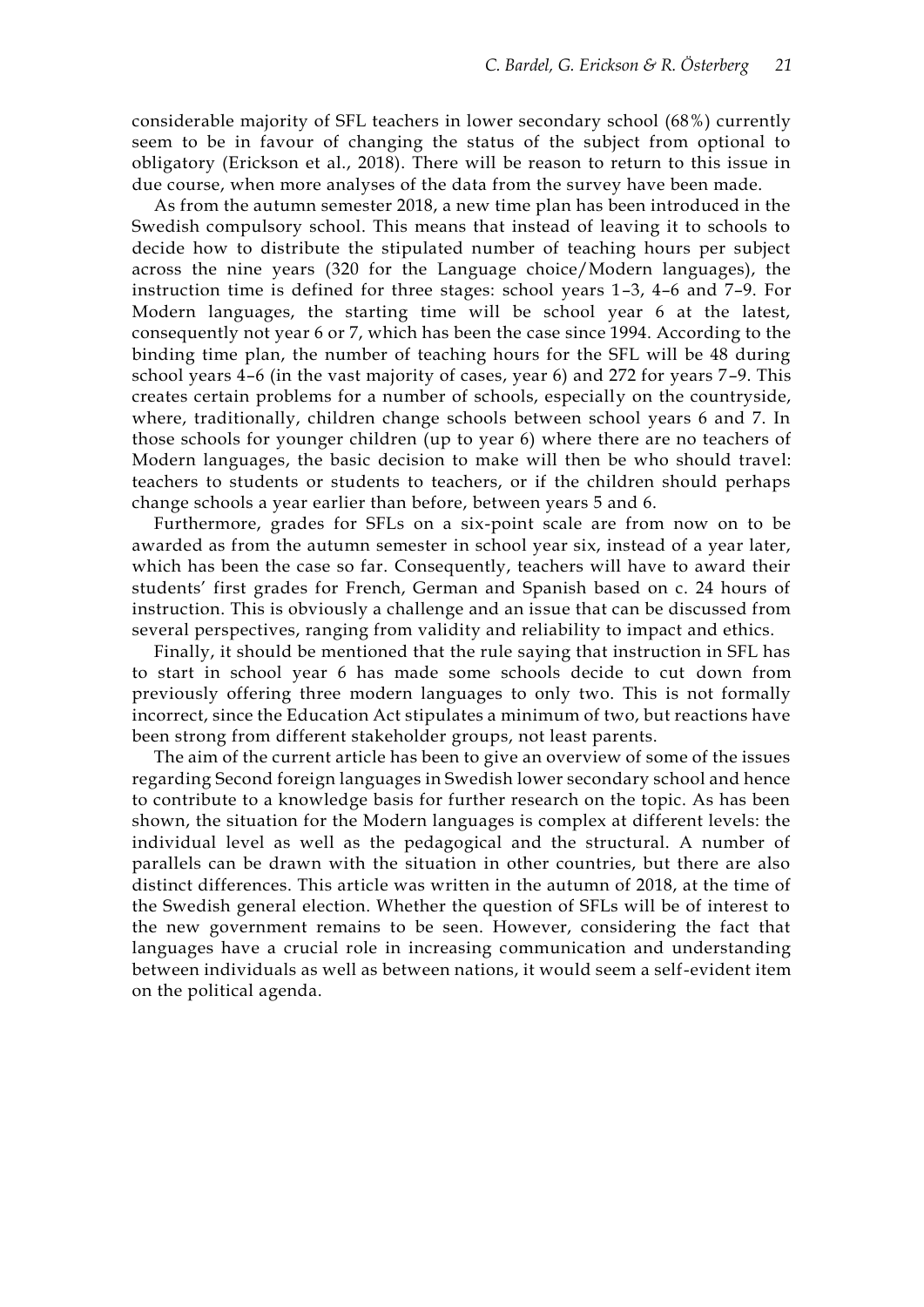# **Endnotes**

<sup>1</sup> This study is part of the research project *Learning, teaching and assessment of second foreign languages: an alignment study on oral language*, funded by the Swedish Research Council (grant 2015-01088).

<sup>2</sup> English instruction today starts in school year 3, at the latest.

<sup>3</sup> See https://www.skolverket.se/skolutveckling/statistik/sok-statistik-om-forskolaskola-och-vuxenutbildning?sok=SokC&omrade=Betyg%20%C3%A5rskurs%209&lasar =2016/17&run=1

<sup>4</sup> The NAE also proposed to maintain the option to study one's mother tongue or heritage language, as well as sign language for hearing students.

<sup>5</sup> https://www.skolverket.se/for-dig-som-ar.../studie--och-yrkesvagledare/stod/ sprakvalet-i-grundskolan

<sup>6</sup> www.tal.lu.se

<sup>7</sup> European survey over the current public opinions in the Member States.

<sup>8</sup> Terminology from van den Akker, Kuiper and Hameyer (2003).

<sup>9</sup> In the current system, a 6-point grading scale (A-F) is used, with F as a non-pass, E as a minimal Pass and A as the highest grade level. In the aggregation officially made, an F renders a zero, an E value 10, a C 15, and an A 20.

<sup>10</sup> Not including two options taken by less than 1% of the cohort: other languages than French, German and Spanish within the Language choice, and students' choice of a third foreign language; for both these two, averages are higher than for all other subjects.

<sup>11</sup> Tests for four levels of English are available, for Swedish steps 2, 4, 5 and 6 (roughly levels A2.1, B1.1, B1.2 and B2.1). Assessment materials for French, German and Spanish are offered for steps 2, 3 and 4 (approximately A2.1, A2,2 and B1.1). Both for English and Modern languages, subtests focusing on Receptive skills, Oral production and interaction, and Written production and interaction are produced. <sup>12</sup> https://nafs.gu.se/english/information

For further information about the Swedish national assessment system for foreign languages, see Erickson and Åberg-Bengtsson (2012).

<sup>13</sup> https://www.gymnasieguiden.se/informeras/raekna-ut-ditt-meritvaerde

<sup>14</sup> The relevant statistics can be searched for at https://www.skolverket.se/skolu tveckling/statistik/sok-statistik-om-forskola-skola-och-vuxenutbildning?sok=

SokC&verkform=Grundskolan&omrade=Betyg%20%C3%A5rskurs%209&lasar=2 017/18&run=1

<sup>15</sup> https://www.skolverket.se/om-oss/press/pressmeddelanden/pressmeddelanden/ 2018-06-18-forslag-for-att-fler-elever-ska-lasa-sprak

# **References**

van den Akker, J., Kuiper, W., & Hameyer, U. (Eds.). (2003). *Curriculum perspectives: An introduction*. Dordrecht: Kluwer Academic Publishers.

Andered, B. (2001). Europarådets Framework – en inspirationskälla för de svenska kursplanerna [The Common European Framework of Reference – a source of inspiration for Swedish syllabuses]. In P. Malmberg & R. Ferm (Eds.), *Språkboken – en antologi om språkundervisning och språkinlärning* [The language book – an anthology on language teaching and language learning] (pp. 26–37). Stockholm: Skolverket/Liber Distribution.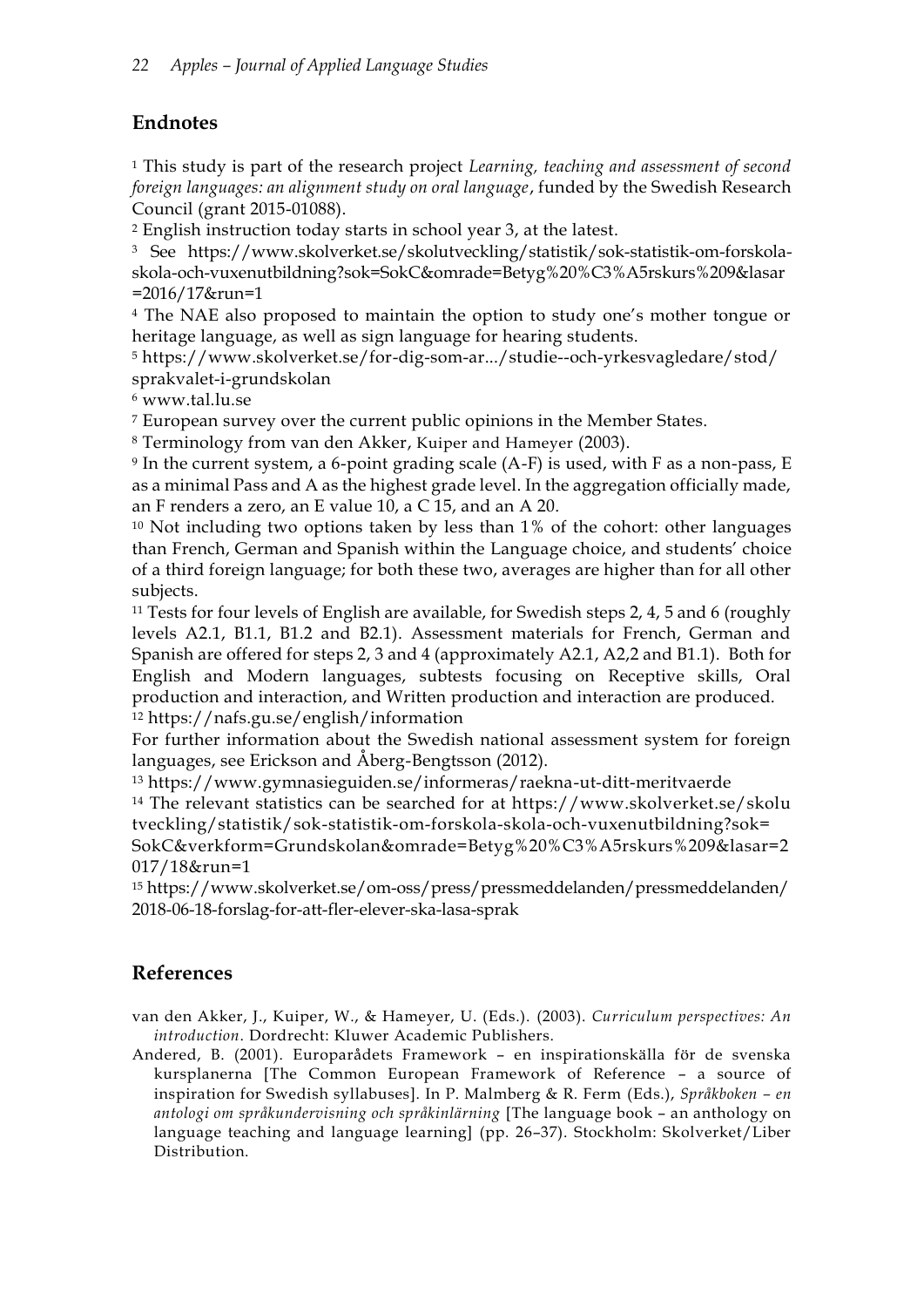- Arevik, N. (2012, March 28). Lärarutbildare ser stora brister [Teacher educators note severe weaknesses]. *Lärarnas tidning*. Retrieved from https://lararnastidning.se/ lararutbildare-ser-stora-brister/
- Bardel, C., & Novén, B. (2012, November 11). Engelska räcker inte i en globaliserad värld
- [English is not enough in a globalized world]. *Dagens Nyheter*. Retrieved from https://www.dn.se/arkiv/kultur/engelska-racker-inte-i-en-globaliserad-varld/
- Bertilsson, E., Börjesson, M., & Broady, D. (2009). Könsmönster i rekryteringen till svenska lärarutbildningar 1977–2007 [Gender patterns in the recruitment for Swedish teacher education programs]. *Rapporter från forskningsgruppen för utbildnings- och kultursociologi.* [Reports from the research group for educational and cultural sociology]. Uppsala: SEC, EDU, Uppsala universitet.
- Bratt, I. (1977). *Engelskundervisningens framväxt i Sverige. Tiden före 1850* [The growth of English language education. The time before 1850]. ÅSU 139. Uppsala: Föreningen för svensk undervisningshistoria.
- Bratt, I. (1984). *Engelskundervisningens villkor i Sverige 1850–1905* [The conditions for English language education 1850-1905]. ÅSU 156. Uppsala: Föreningen för svensk undervisningshistoria.
- Cabau-Lampa, B. (2007). Mother tongue plus two European languages in Sweden: unrealistic educational goal? *Language Policy, 6*(3–4), 333–358.
- Cardelús, E. (2015). *Motivationer, attityder och moderna språk: En studie om elevers motivationsprocesser och attityder vid studier och lärande av moderna språk* [Motivations, Attitudes and Modern Languages. A study of students' motivational processes and attitudes while learning foreign languages]. Doctoral dissertation, Stockholm University, Sweden.
- Carrai, D. (2014). *Fremmedspråk på ungdomstrinnet. En analyse av motivasjon og andre faktorer involvert i elevenes fagvalg og tilfredshet med faget* [Foreign languages in secondary school. An analysis of motivation and other factors involved in students' choice of and satisfaction with their subjects]. Doctoral dissertation, Institutt for lærerutdanning og skoleforskning, Oslo universitet, Norway.
- Carroll, J. B. (1975). *The teaching of French as a foreign language in eight countries.* Stockholm: Almquist & Wiksell; New York: John Wiley & Sons.
- Council of Europe. (2001). *Common European Framework of Reference for Languages: Learning, teaching, assessment*. Cambridge: Cambridge University Press.
- Dörnyei, Z., & Ushioda, E. (2009). *Motivation, language identity and the L2 Self*. Clevedon: Multilingual Matters.
- Elfving, E. (2002). Språkdöden i den svenska skolan [The death of languages in Swedish schools]. *LMS-Lingua, 5*, 52–53.
- Erickson, G. (2017). *Holistic peer analyses of national tests in relation to the CEFR.*  Presentation at EALTA CEFR Special Interest Group Meeting, London. Retrieved from http://www.ealta.eu.org/resources.htm#Events
- Erickson, G., & Pakula, H.-M. (2017). Den gemensamma europeiska referensramen för språk: Lärande, undervisning, bedömning – ett nordiskt perspektiv [The Common European Framework of Reference for Languages – a Nordic Perspective]. *Acta Didactica Norge - nasjonalt tidsskrift for fagdidaktisk forsknings- og utviklingsarbeid, 11*(3), 1–23*.* Retrieved from https://www.journals.uio.no/index.php/adno
- Erickson, G., & Åberg-Bengtsson, L. (2012). A collaborative approach to national test development. In D. Tsagari & I. Csépes (Eds.), *Collaboration in language testing and assessment* (pp. 93–108). Frankfurt am Main: Peter Lang.
- Erickson, G., Österberg, R., & Bardel C. (2018). Lärares synpunkter på ämnet Moderna språk – en rapport från projektet TAL [Teachers' opinions on the subject Modern languages – a report from the TAL project]. *Lingua, 2*, 8–12.
- European Commission. (1995). *White paper on education and training: Teaching and learning – towards the learning society*. *COM (95*), 590 final, 29 November 1995.
- European Commission. (2012a). Eurobarometer 386. Europeans and their languages. Retrieved from http://ec.europa.eu/commfrontoffice/publicopinion/archives/ebs/ ebs\_386\_en.pdf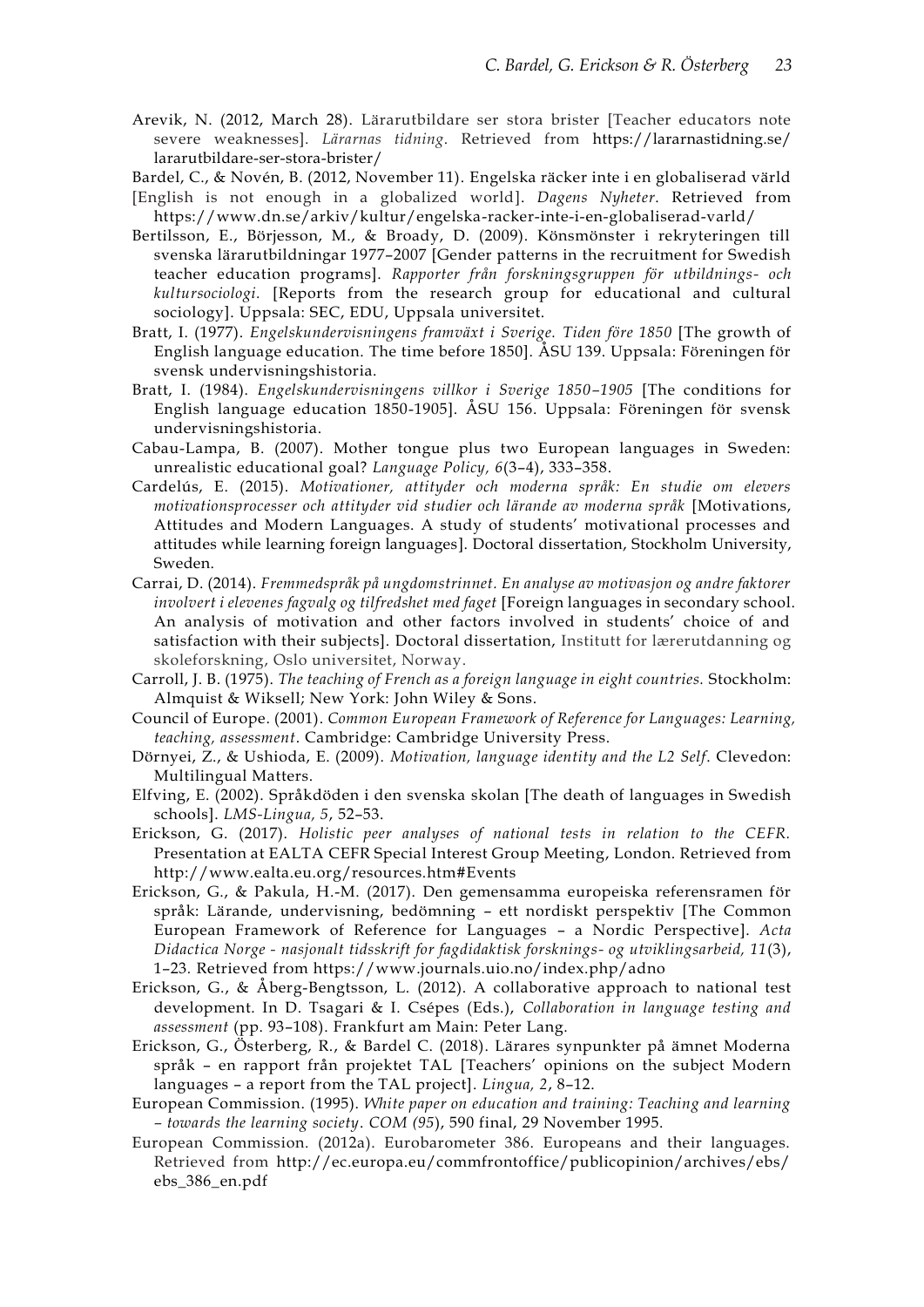- European Commission. (2012b). *First European Survey on Language Competences: Final Report.* Retrieved from https://www.researchgate.net/publication/262877352\_First\_ European\_Survey\_on\_Language\_Competences\_Final\_Report
- European Commission. (2017). *Key data on teaching languages at school in Europe* (2017 Edition). Eurodyce Report. Retrieved from https://eacea.ec.europa.eu/nationalpolicies/eurydice/content/key-data-teaching-languages-school-europe-–-2017-edition\_en
- European Council. (2002) *Presidency Conclusions. Barcelona, 15 and 16 March 2002.*  Retrieved from http://ec.europa.eu/invest-in-research/pdf/download\_en/barcelona\_ european\_council.pdf
- Eurostat Newsrelease. (2017, February 23). *Foreign Language Learning. 33/2017.* Retrieved from http://ec.europa.eu/eurostat/web/products-press-releases/-/3-23022017-AP
- Fahlén, Å. (2018, January 23). Kommun avvecklar franskan i alla sina högstadieskolor [Municipality takes away French in all their secondary schools]. *Dagens Nyheter*. Retrieved from https://www.dn.se/arkiv/debatt/kommun-avvecklar-franskan-ialla-sina-hogstadieskolor/
- Falk, Y., Lindqvist, C., & Bardel, C. (2015). The role of L1 explicit metalinguistic knowledge in L3 oral production at the initial state. *Bilingualism: Language and Cognition 18*(2), 227–235.
- Hammar, E. (1981). *Franskundervisningen i Sverige fram till 1807. Undervisningssituationer och lärare* [French language education in Sweden until 1807. Teaching and Teachers]. ÅSU 148. Uppsala: Föreningen för svensk undervisningshistoria.
- Hemmingson, A. (2007). *Hopp eller avhopp?* [Hope or Defection?]. Stockholm: Stockholms Akademiska Forum.
- Henriksson, S.-O. (1960). *Tyskundervisningen i Sverige. Historisk studie med särskild hänsyn till metodiska synpunkter på undervisningen i främmande språk* [German language education in Sweden*.* Historical study focusing on methodological considerations regarding foreign language education]. Licentiate thesis, Kungl. Universitetet i Stockholm, Sweden.
- Henry, A. (2009). Gender differences in compulsory school pupils' L2 self-concepts. A longitudinal study. *System 37*(2), 177–193.
- Henry, A. (2012). *L3 motivation*. Doctoral dissertation, Göteborgs universitet, Sweden.
- Henry, A., & Apelgren, B.-M. (2008). Young learners and multilingualism. A study of learners' attitudes before and after the introduction of a second foreign language to the curriculum. *System 36*(4), 607–623.
- Holmer, A.-C., Gerdin, S.-E., & Söderberg, A. (2001). Moderna språk obligatorium på grundskolan? [Modern languages – mandatory in lower secondary school?]. *LMS Lingua, 2*, 11–14.
- Hyltenstam, K. (2004). Engelskan, skolans språkundervisning och svensk språkpolitik [English, language education in school, and Swedish language politics]. Svenska språknämnden (Ed.), *Engelskan i Sverige. Språkval i utbildning, arbete och kulturliv* [English in Sweden. Language choice in education, work and cultural life] (pp. 36– 110). Stockholm: Norstedts.
- Lalander, C. (2014). *Diagnostiskt läsförståelseprov i början av lärarutbildningen med inriktning mot språk* [Diagnostic reading comprehension test in the beginning of language teacher education]. Studies in Language Education 11. Licentiate thesis, Stockholm University, Sweden.
- Larsson, Å. (2013, November 13). Många åsikter om den nya lärarutbildningen [Many views on the new teacher education program]. *Skolvärlden*. Retrieved from http://skolvarlden.se/artiklar/manga-asikter-om-nya-lararutbildningen
- Lärarnas Riksförbund. (2016). *Språk – så mycket mer än engelska: en rapport om moderna språk*  [Languages – so much more than English: a report on modern languages]. Stockholm: Lärarnas Riksförbund.
- Lewis, E. G., & Massad, C. E. (1975). *The teaching of English as a foreign language in ten countries.* Stockholm: Almquist & Wiksell; New York: John Wiley.
- Marklund, S. (1985). *Skolsverige 1950–1975. Del 4. Differentieringsfrågan* [Sweden's school system, 1950–1975. Part 4. The differentiation issue]. Stockholm: Liber Utbildningsförlag.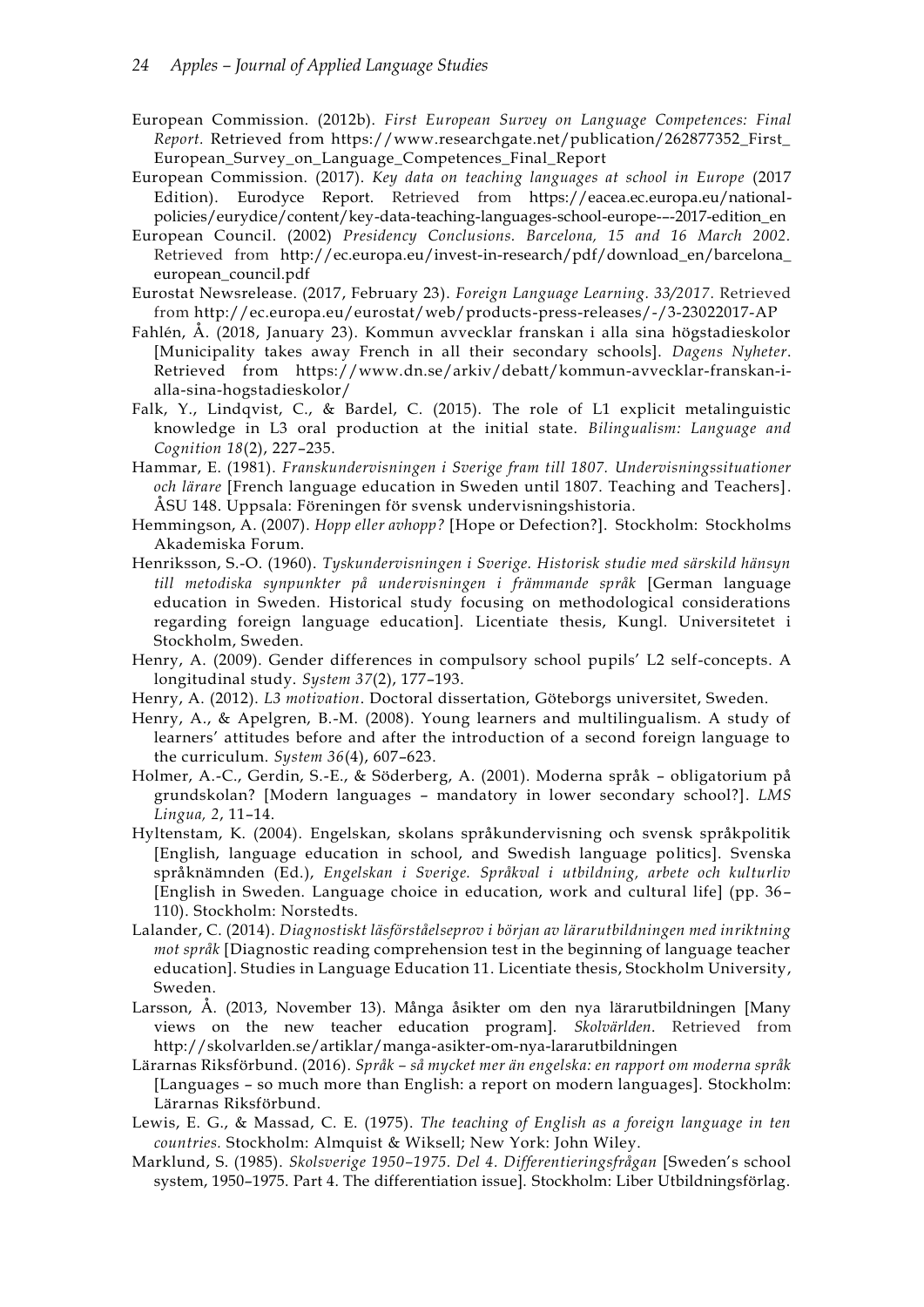- Riis, U., & Francia, G. (2013). Lärare, elever och spanska som modernt språk: *Styrkor och svagheter – möjligheter och hot* [Teachers, students and Spanish as modern language: Strengths and weaknesses – opportunities and threats]*.* Uppsala University: Fortbildningsavdelningen för skolans internationalisering [Centre for Professional Development and Internationalisation in Schools].
- Riksrevisionsverket. (2014). *Statens dimensionering av lärarutbildningen – utbildas rätt antal lärare?* [National sizing of teacher education – is the adequate number educated?] RIR 2014:18. Stockholm: Riksrevisionen. Retrieved from https://www.riksrevisionen.se/ rapporter/granskningsrapporter/2014/statens-dimensionering-av-lararutbildningen-- utbildas-ratt-antal-larare.html
- Skolinspektionen. (2010). *Moderna språk* [Modern languages]. Kvalitetsgranskning. Rapport 2010:6. Stockholm: Skolinspektionen.
- Skolverket. (2000). *Språk. Grundskola och gymnasieskola. Kursplaner, betygskriterier och kommentarer* [Languages: Compulsory school and secondary school: Syllabuses, grading criteria, and comments]. Stockholm: Skolverket.
- Skolverket. (2004). *Engelska i åtta europeiska länder: En undersökning av ungdomars kunskaper och uppfattningar* [English in eight European countries. A study of adolescent students' competences and perceptions]. Stockholm: Skolverket (author: Gudrun Erickson).
- Skolverket. (2011a). *Redovisning av regeringsuppdrag angående utveckling av språkvalen moderna språk och svenska/engelska* [An account of a government commission regarding the language options Modern languages and Swedish/English]. Dnr. 01–2010:526. Stockholm: Skolverket.
- Skolverket. (2011b). *Läroplan för grundskolan, förskoleklassen och fritidshemmet 2011* [Compulsory school curriculum]. Stockholm: Skolverket.
- Skolverket. (2012a). *Internationella språkstudien 2011* [The international language study 2011]. Rapport 375. Stockholm: Skolverket.
- Skolverket. (2012b). *Bedömning av språklig kompetens – En studie av samstämmigheten mellan Internationella språkstudien 2011 och svenska styrdokument. Skolverkets aktuella analyser 2012* [Assessment of language competence – A study of the alignment between the international language study 2011 and Swedish curricula. Current analyses by the Swedish National Agency for Education 2012]. Stockholm: Skolverket.
- Skolverket. (2013). *Att tala eller inte tala spanska: En fördjupning av resultaten i spanska från Internationella språkstudien 2011* [To speak or not to speak Spanish: An in-depth study of the results of the European Language Study 2011]*.* Stockholm: Skolverket.
- Skolöverstyrelsen. (1978). *Förslag till förändring av grundskolans läroplan* [Proposed changes in the curriculum for compulsory school]. Stockholm: Liber Utbildningsförlaget.
- Skolöverstyrelsen. (1991). *Undervisning i franska och tyska i grundskolan: Redovisning av en enkätundersökning 1987/88* [The teaching of French and German in compulsory school: Report on a questionnaire survey 1987/88]. Skolöverstyrelsens rapportserie, R 91:12. Stockholm: Skolöverstyrelsen.
- Söderberg, C. (2011). *Språklärarens stora blå? En samling texter om gemensam europeisk referensram för språk* [Language teachers' Big Blue? A collection of texts on the Common European Framework of Reference]*.* Uppsala: Fortbildningsavdelningen för skolans internationalisering.
- Sörensen, C. (1999). *Språkvalet i grundskolan—en pilotundersökning* [Language studies in compulsory school—A pilot study]. Stockholm: Skolverket.
- Sylvén, L. K., & Sundqvist, P. (2012). Gaming as extramural English L2 learning and L2 proficiency among young learners. *ReCALL, 24*(3), 302–321.
- Takala, S. (2013). The CEFR in use Some observations of three Nordic countries. *The impact of the CEFR in Catalonia.* Barcelona: Barcelona APAC Monographs, 9, 9–18.
- Tholin, J. (2017). State control and governance of schooling and their effects on French, German, and Spanish learning in Swedish compulsory school, 1996 –2011. *Scandinavian Journal of Educational Research,* 1–16. Advance access at https://doi.org/10.1080/00313831.2017.1375004